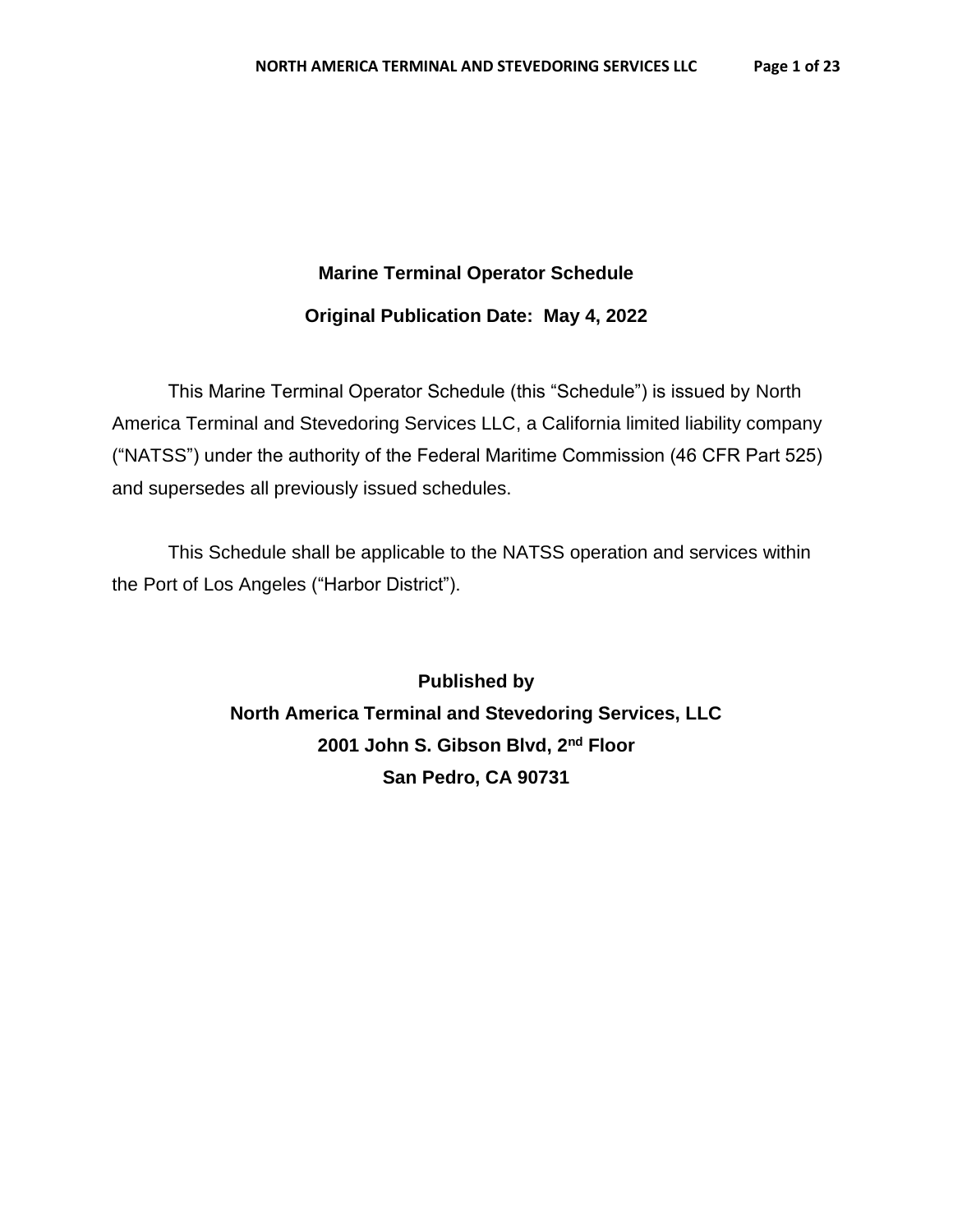| Table of contents |  |
|-------------------|--|
|                   |  |
|                   |  |
|                   |  |
|                   |  |
|                   |  |
|                   |  |
|                   |  |
|                   |  |
|                   |  |
|                   |  |
|                   |  |
|                   |  |
|                   |  |
|                   |  |
|                   |  |
|                   |  |
|                   |  |
|                   |  |
|                   |  |
|                   |  |
|                   |  |
|                   |  |
|                   |  |
|                   |  |
|                   |  |
|                   |  |
|                   |  |
|                   |  |
|                   |  |
|                   |  |

## Table of Contents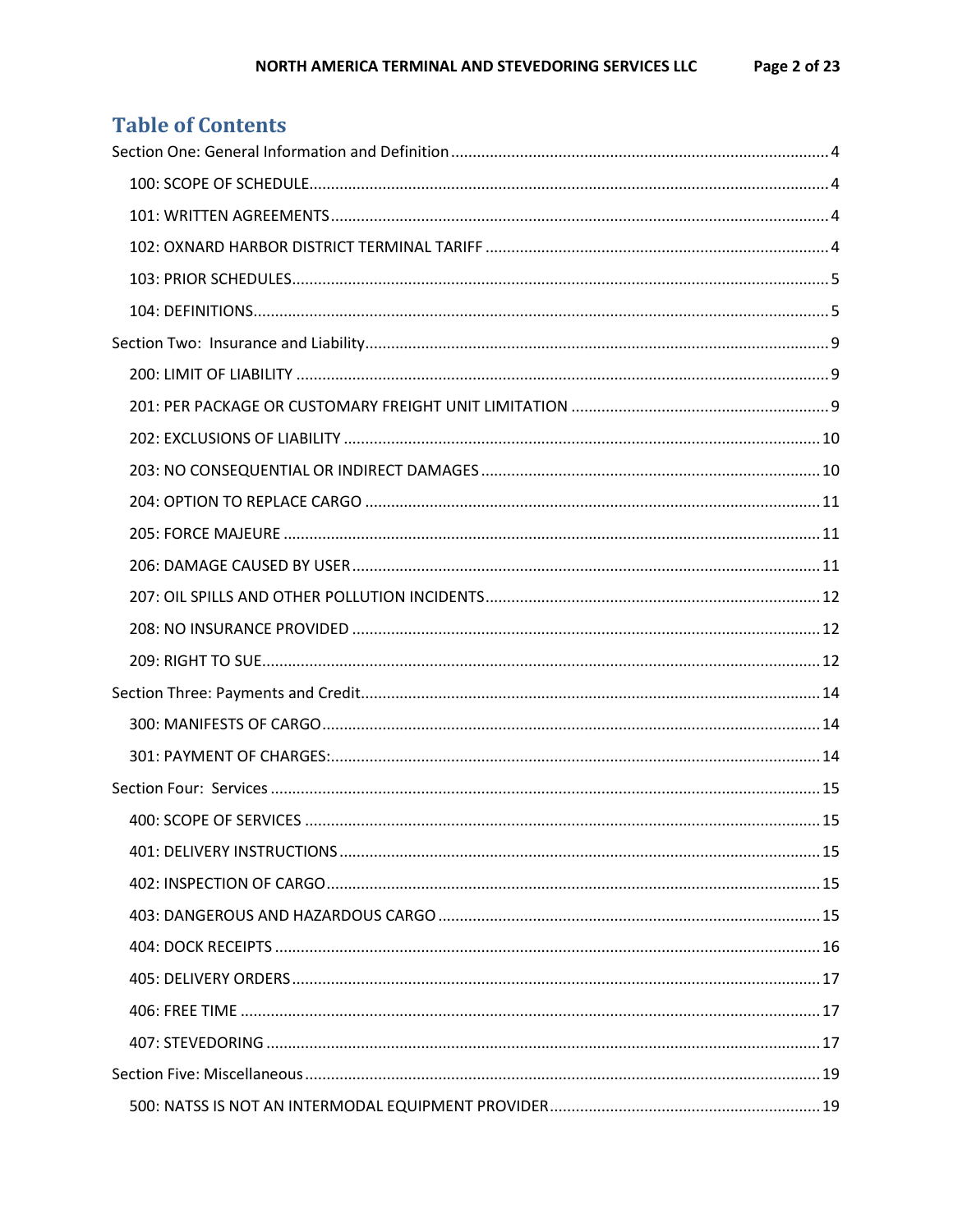#### NORTH AMERICA TERMINAL AND STEVEDORING SERVICES LLC Page 3 of 23

| 601: SERVICE AND FACILITY CHARGE (Rate per Measurement Ton unless otherwise specified)  21 |  |
|--------------------------------------------------------------------------------------------|--|
|                                                                                            |  |
|                                                                                            |  |
| 604: NIGHT OR WEEKEND TERMINAL GATE RECEIVING AND DELIVERY CHARGE 21                       |  |
|                                                                                            |  |
|                                                                                            |  |
|                                                                                            |  |
| 608: BILLABLE LABOR AND EQUIPMENT COST FOR OTHER SERVICES AND NOT OTHERWISE SPECIFIED      |  |
|                                                                                            |  |
|                                                                                            |  |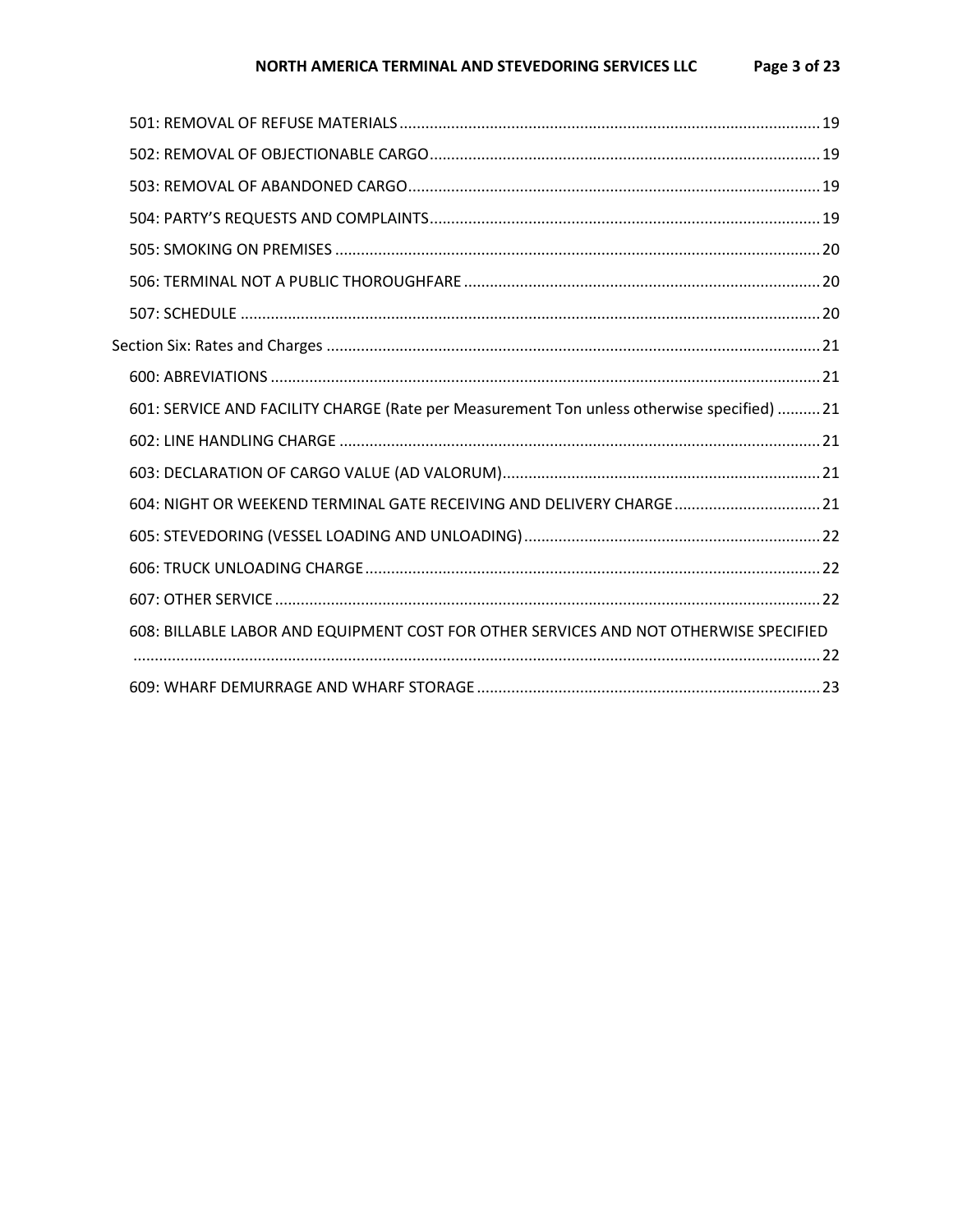## <span id="page-3-0"></span>**Section One: General Information and Definition**

## <span id="page-3-1"></span>**100: SCOPE OF SCHEDULE**

This Schedule, and all of its terms and conditions, shall be binding upon all Users of the Terminal and upon all persons or entities who engage or receive the Services described in this Schedule regardless of whether such User, person, or entity had actual notice of this Schedule or its terms and conditions prior to its use of such Terminal, or its engagement or receipt of such Services.

This Schedule and NATSS's responsibilities herein shall only apply during the period NATSS has responsibility for the care, custody and control of the Cargo. NATSS is not responsible for and will not take care, custody or control of any Cargo or other items brought to or left on the Terminal that have not been processed and received by NATSS in the manner provided for in this Schedule.

Except when NATSS is providing stevedore services as provided under Section Six, NATSS shall be deemed to have care, custody and control of the Cargo for the period: for inbound/import Cargo, starting upon the inspection and tally of the Cargo by NATSS at the completion of the discharge stevedore operation, until the date and time of the Cargo delivery from NATSS indicated on the Delivery Order for the Cargo; and for outbound/export Cargo, starting on the date and time of the Cargo delivery to NATSS as indicated on the Dock Receipt for the Cargo, until the movement of the Cargo by the stevedore at the beginning of the loading stevedore activity. When NATSS provides stevedoring services for the Cargo, its care, custody and control under this Schedule shall include the period of the stevedoring activity.

## <span id="page-3-2"></span>**101: WRITTEN AGREEMENTS**

NATSS may also enter into written agreements with Users of the Terminal and/or Services on terms and conditions agreed to between the parties. In the event of any conflict between the terms or conditions of this Schedule and the terms or conditions of the written agreement, unless otherwise specifically provided in the written agreement, the terms of the written agreement shall govern. Otherwise, any terms of this Schedule not inconsistent with such written agreement shall be deemed incorporated by reference into that written agreement.

## <span id="page-3-3"></span>**102: PORT OF LOS ANGELES TARIFF**

The rates, terms and conditions of the Port of Los Angeles tariff entitled "Port of Los Angeles Tariff No. 4" and any and all revisions, amendments or restatements (the "Harbor Tariff") are incorporated herein by reference as if fully set forth in this Schedule.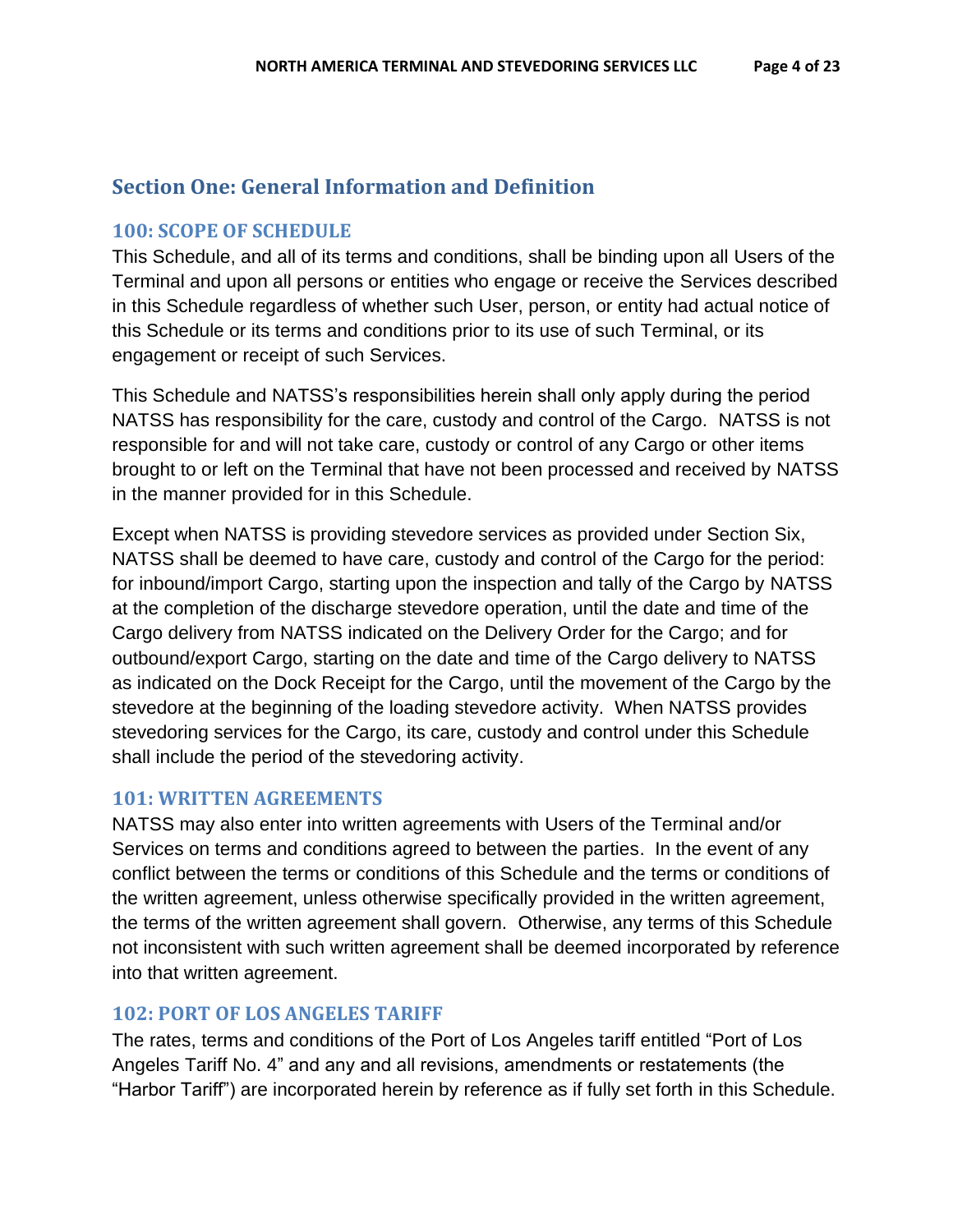In the event of any conflict between the terms and conditions of this Schedule and the Harbor Tariff, the terms and conditions of this Schedule shall govern. To the extent there is no conflict between the terms of this Schedule and the terms of Harbor Tariff, the two documents are to be interpreted as one document. Anyone using the Terminal or Services under this Schedule must also comply with the applicable terms and conditions of the Harbor Tariff, including but not limited to those terms and conditions relating to access, safety and conduct.

## <span id="page-4-0"></span>**103: PRIOR SCHEDULES**

This Schedule will replace and cancel any and all prior published or unpublished tariffs previously issued by NATSS effective, when this Schedule becomes effective.

## <span id="page-4-1"></span>**104: DEFINITIONS**

The terms and definitions used in this Schedule are as provided by the requirements of 46 CFR Part 525.

104.1: "Abandoned Cargo" shall mean Cargo that remains on the Terminal for more than 60 days following the discharge from a Vessel or following the tender to NATSS, in the absence of a written storage agreement.

104.2: "Application of Rates" shall mean the rates, charges, rules and regulations named or incorporated into this Schedule for Services and/or the use of the Terminal at the time or during the period the Service or use occurs.

104.3: "Cargo" shall mean all goods, property or items, indicated by a party requesting the use of the Terminal or Services under this Schedule and includes but is not limited to the following commodities: Ro-Ro Cargo, break bulk cargo of all types, forest products, and recreational boats, including any container, package, pallet, dunnage or other materials associated with such Cargo, as applicable.

104.4 "Customary Freight Unit" shall mean the unit of Cargo on which ocean freight was or is to be calculated for any objects not shipped in a Package as defined in this Schedule.

104.5 "Delivery Order" shall mean the document provided for in Section 405 required to be presented as part of the process of picking up inbound/import Cargo from the Terminal.

104.6 "Dock Receipt" shall mean the document provided for in Section 404 required to be presented for outbound/export Cargo at the time NATSS accepts the Cargo at the Terminal.

104.7 "Force Majeure" shall have the meaning as defined in Section 205 of this Schedule.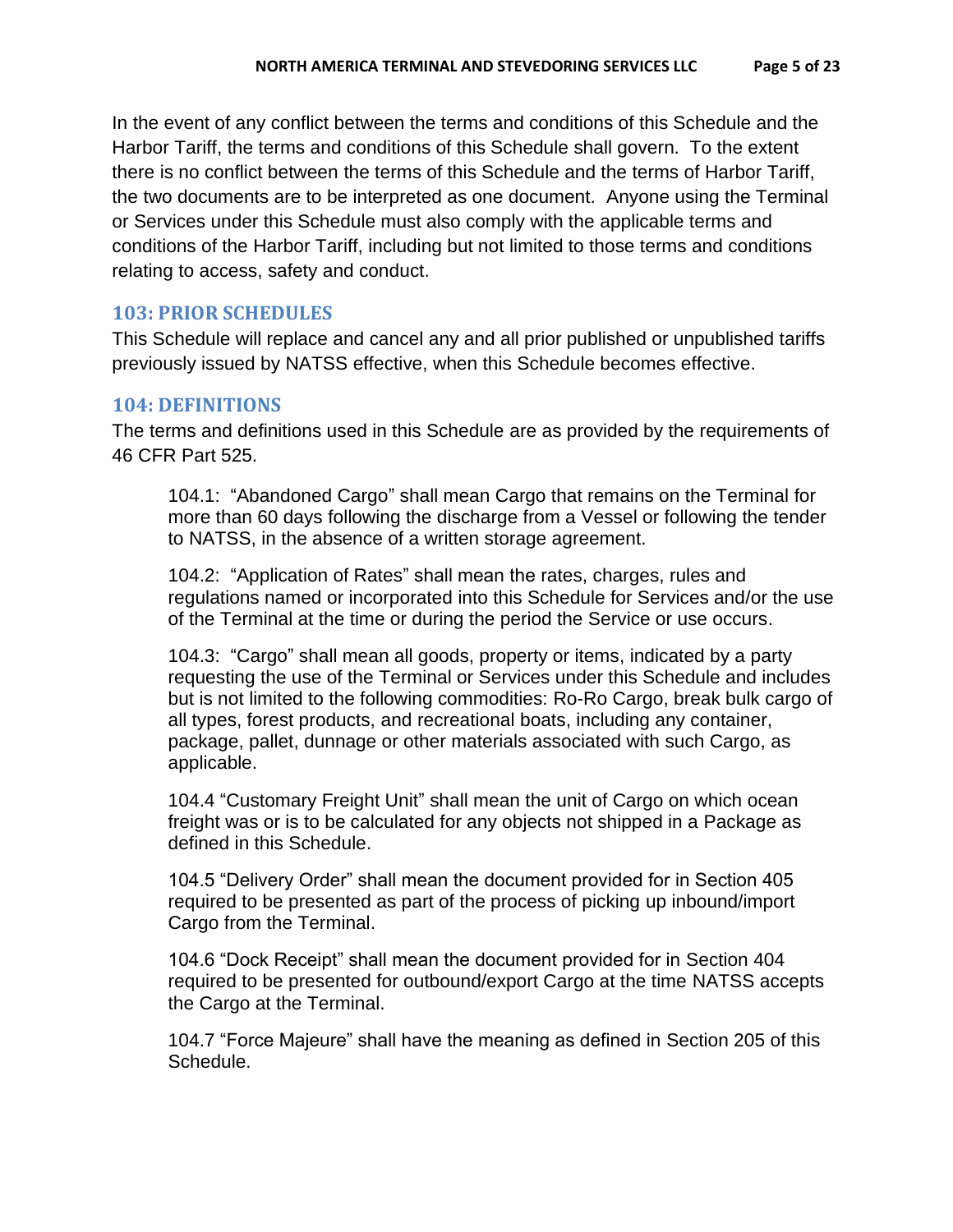104.8 "Free Time" shall mean the period of time, specified in the Harbor Tariff, immediately prior to the loading or subsequent to the discharge of such Cargo, when such Cargo may occupy space assigned to it on the Terminal, before the Cargo becomes subject to Wharf Demurrage or Terminal Storage charges.

104.9 "Handling" shall mean the Service of physically moving Cargo between places on the Terminal, excluding the Cargo movements required for stevedoring.

104.10 "Harbor Tariff" shall have the meaning as defined in Section 102 of this Schedule.

104.11 "Legal Holidays" shall mean the following: New Year's Day (closed), Martin Luther King's Birthday Lincoln's Birthday President's Day, Cesar Chavez Day, Memorial Day (closed), Fourth of July, Bloody Thursday (July 5-closed), Harry Bridges Birthday, Labor Day (closed), Veteran's Day, Thanksgiving Day (closed), Christmas Day (closed). Any other National or State holidays created by Executive Authority or declared by the Harbor District Tariff.

104.12 "Line Handling" shall mean the handling of Vessel mooring lines in the connection with the docking (tie-up) or undocking (let go) of a Vessel.

104.13 "Other Services" shall mean any work or use, not otherwise specifically provided for in this Schedule or the Harbor Tariff, provided by NATSS at the request of a party associated with Cargo on the Terminal; including, but not limited to, relabeling of Cargo, other documentation changes, survey, truck loading, and heavy lifts.

104.14 "Port of Los Angeles" shall mean the Harbor Department of the City of Los Angeles which owns and operates the commercial Port of Los Angeles, and all navigable waters, areas, piers, wharves, warehouses and facilities within the jurisdiction and control thereof. All the navigable waters within the City of Los Angeles included within, or northerly of, the Los Angeles Harbor Breakwater and the easterly prolongation thereof in a straight line to its intersection with the easterly boundary line of the City of Los Angeles are herein designated and referred to as the "Port of Los Angeles" or "Los Angeles Harbor."

104.15 "Package" shall mean any container, van, trailer, pallet, or other types of cargo unitization whatsoever. For avoidance of doubt, with respect to Cargo moved in any marine container of any size, the container shall be considered the "Package" notwithstanding presence of any smaller Packages or Customary Freight Units therein.

104.16 "NATSS" means North America Terminal and Stevedoring Services LLC, a California limited liability company. NATSS is not a common carrier or public utility and is the sole interpreter of this Schedule. At no time is any Terminal or Service User under this Schedule to be deemed a borrowed servant of NATSS.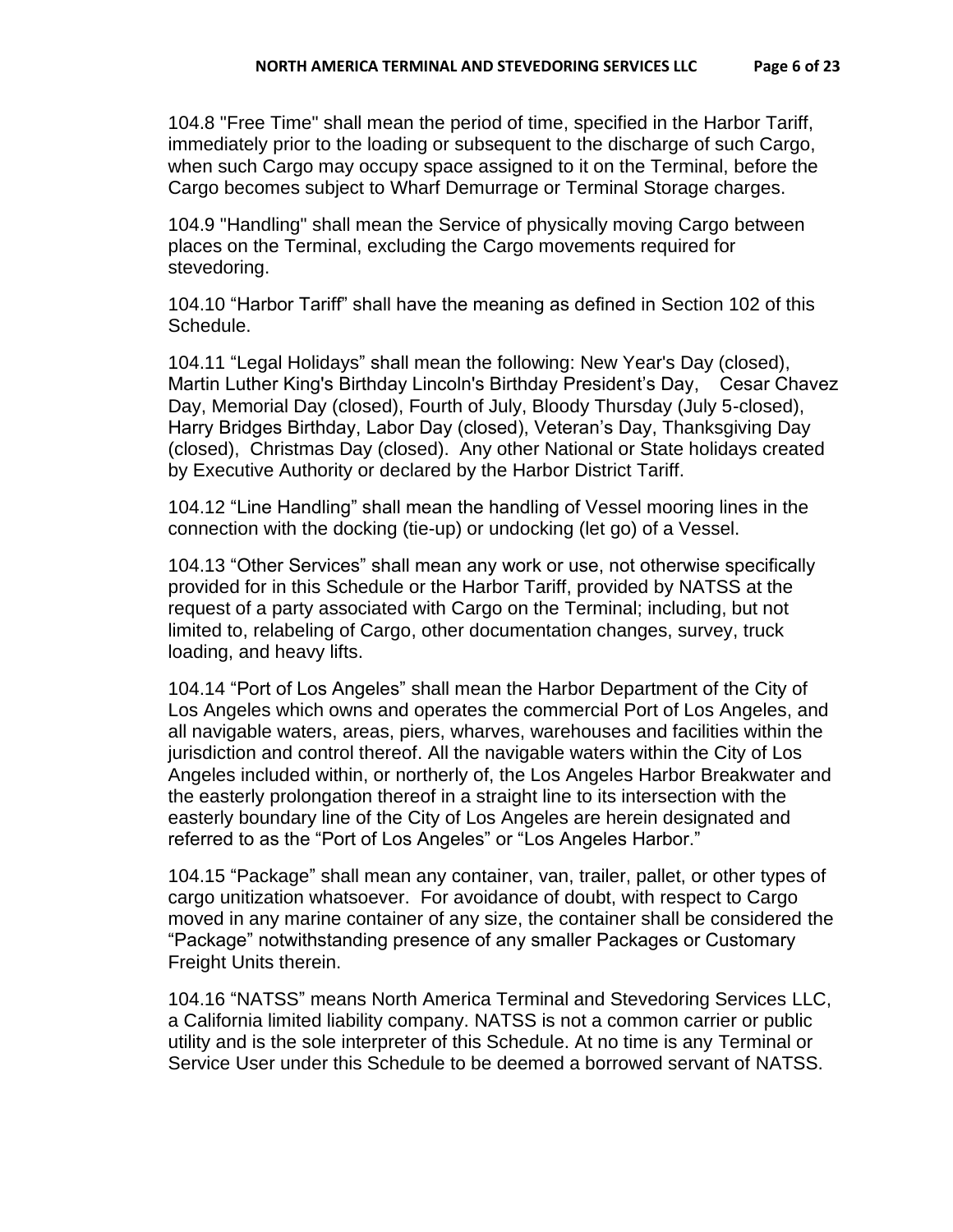104.17 "Point of Rest": shall mean an area on the Terminal where Cargo ordinarily would be deposited when received, subject to noninterference with terminal operations; or the actual point at which the Cargo is placed following discharge or receipt, as applicable.

104.18 "Ro-Ro Cargo" shall mean any and all types of wheeled or tracked units of Cargo able to be moved on the Terminal and loaded or discharged from Vessels by rolling either self-propelled or towable that do not require any form of lifting including, but not limited to, new assembled motor vehicles, motor or electric vehicles (new or used, all types or description), heavy equipment, agricultural equipment, other tracked or wheeled units.

104.19 "Services" shall mean those tasks or duties performed or provided by NATSS as provided in this Schedule, including those items incorporated by reference from the Harbor Tariff, while the Cargo is in NATSS's care, custody and control. Except as expressly provided, "Services" shall be deemed to include "Other Services" as defined herein.

104.20 "Service and Facility Charge" or "S&F Charge" shall mean the charge, payable by the Vessel, its owners or operators, (unless other arrangements have been made with NATSS, prior to the S&F Charge being incurred) for the Cargo that is loaded or discharged from that Vessel relating to the Services provided for the receipt, checking, care, custody and control of the Cargo in the transfer of the Cargo through the Terminal, including the use of the Terminal areas required in the receipt and delivery of the Cargo to and from the Vessel; however, specifically excluding: (i) Cargo Handling, stevedoring, Sorting and Allocating, loading or unloading operations costs or any Other Service or labor charges except those necessary to perform these tasks; (ii) Services or Terminal areas for which there are separate individual charges in this Tariff or the Harbor Tariff, including but not limited to, wharfage, dockage, Wharf Demurrage or Wharf Storage or similar items.

104.21 "Sorting and Allocating" shall mean any customer specific requests for any type of grouping, identification or segregation or other handling or manipulation of its Cargo not normally performed by NATSS in providing its Services.

| <b>SYMBOL</b> | <b>EXPLANATION</b>                 |
|---------------|------------------------------------|
| (A)           | Increase                           |
| (C)           | Change in wording which results in |
|               | neither Increase nor Reduction     |
| (E)           | Expiration                         |
| (1)           | New or Initial Matter              |
| (R)           | Reduction                          |
| (S)           | <b>Special Case Matter</b>         |

104.22 Symbols Used in the Schedule: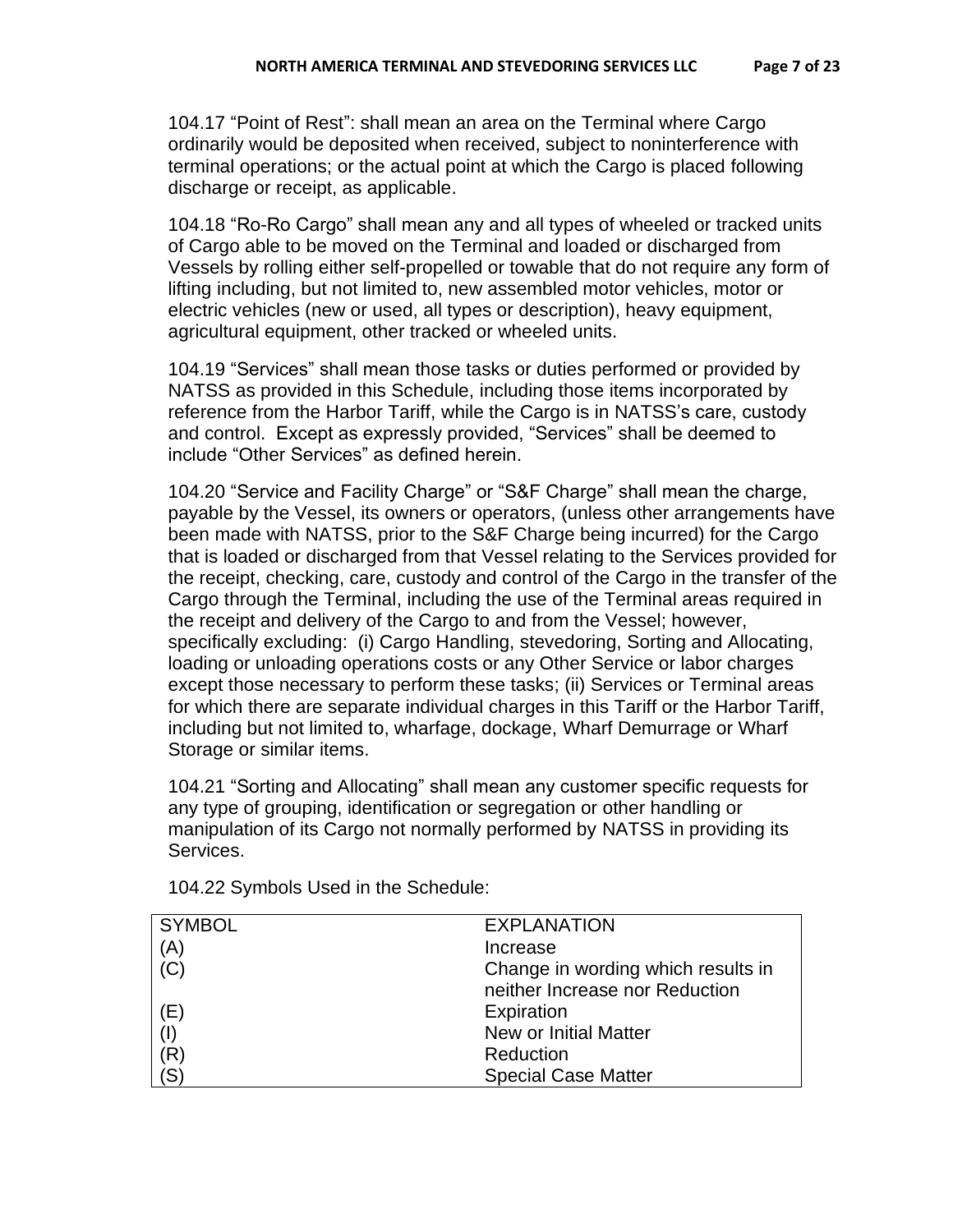| (W)                   | Same Day Withdrawal of Erroneous |
|-----------------------|----------------------------------|
|                       | Data                             |
| X                     | Times (Measurement to Weight)    |
|                       | Ratio Factor)                    |
| $\%$                  | Percent                          |
|                       | Foot (Feet)                      |
| $\mathbf{u}$          | Inch (es)                        |
| &                     | And                              |
| $\boldsymbol{\theta}$ | Dollar(s)                        |
|                       | or (Per)                         |

104.23 "Terminal" shall mean those areas of land, buildings or structures used by NATSS in the performance of the Services.

104.24 "Truck Unloading" shall mean the Service of unloading Cargo from a delivering truck to a Point of Rest on the Terminal with equipment provided by NATSS.

104.25 "Usage" shall mean the use of the Terminal by a trucker, shipper or consignee, its agents, servants, and/or employees, when it performs its own car, lighter or truck loading or unloading, or the use of the Terminal for any other gainful purpose for which a charge is not otherwise specified.

104.26 "User" means, without limitation, any water carrier, vessel operator, shipper, consignee or other beneficial owner in Cargo, and each agent or representative thereof, or persons entering upon, providing services or availing themselves of the facilities of the Terminal.

104.27 "Vessel" shall mean any floating craft of any or every description.

104.28 "Wharf Demurrage" shall mean a charge assessed against Cargo remaining in or on the Terminal after the expiration of Free Time, unless prior arrangements have been made with NATSS for the application of Wharf Storage.

104.29 "Wharf Storage" shall mean the charge, approved under the Harbor Tariff, to be assessed against Cargo after the expiration of Free Time.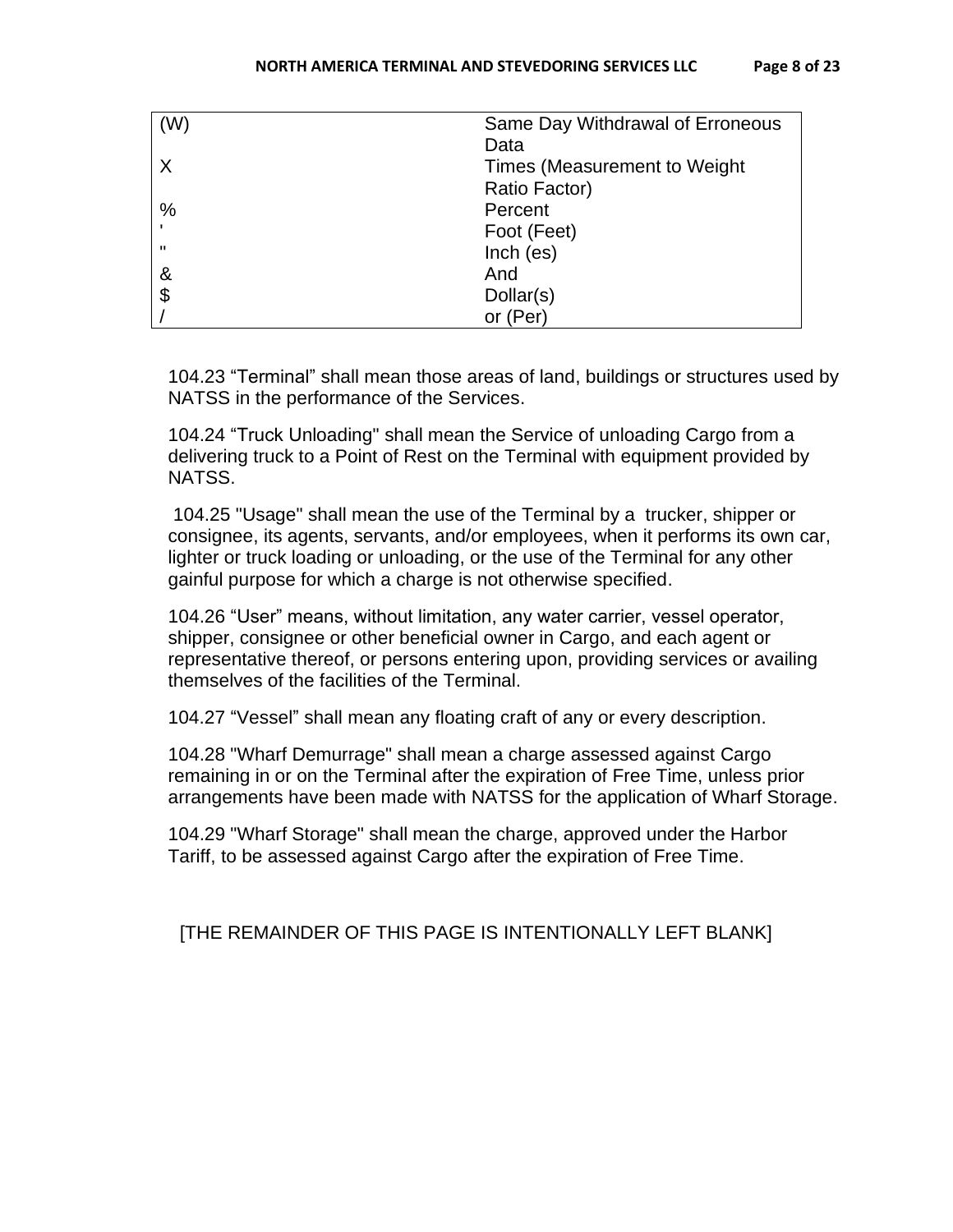## <span id="page-8-0"></span>**Section Two: Insurance and Liability**

## <span id="page-8-1"></span>**200: LIMIT OF LIABILITY**

The provisions of the U.S. Carriage of Goods by Sea Act (COGSA) apply and are hereby incorporated into this Schedule. NATSS assumes no liability for loss or damage to Cargo handled or transshipped through the Terminal or for which NATSS rendered Services or for any equipment brought on the Terminal, except as specifically provided for in this Schedule. NATSS shall not be liable for any loss, claim, expense or damage caused by, contributed to or arising out of the acts or omissions of the party using the Terminal or Services or its employees, its agents, or its other service providers. NATSS shall be liable only for loss or damage to Cargo resulting from its own failure to exercise due and proper care in performing the Services or offering the Terminal provided herein. Nothing in this Schedule is intended or should be applied to limit NATSS's liability for its own negligence to a greater degree than is permitted under the terms of 46 CFR 525.2 (a) (i).

## <span id="page-8-2"></span>**201: PER PACKAGE OR CUSTOMARY FREIGHT UNIT LIMITATION**

User shall be responsible for ensuring that all bills of lading and transportation agreements applicable to the Cargo incorporates the United States Carriage of Goods by Sea Act (COGSA), 46 U.S.C. §1300 et seq., as amended, or if COGSA is not applicable the Hague Rules of 1921, 51 Stat. 233, as amended, and that all the benefits, defenses, statute of limitations, exceptions, immunities and limitations upon liability granted under such regime for benefit of the carrier are extended to the periods of time prior to and during the loading of the Cargo, and during and following the discharging of the Cargo, and otherwise to and for the benefit of NATSS and its subcontractors. In addition, whenever any such benefits, defenses, statute of limitations, exceptions, immunities and limitations have been waived, limited and/or omitted, as in the case of ad valorem or dangerous Cargos, for example, User shall be responsible for providing NATSS with written notice thereof prior to tender of the Cargo to NATSS.

In no case shall NATSS or its subcontractors be liable for loss or damage to Cargo in a sum in excess of \$500 per Package of Cargo, or \$500 per Customary Freight Unit for non-Package Cargo, from any cause what so ever, unless the shipper, consignee, trucker, railroad, inland carrier, their representative(s), or other Users of the Terminal or Services, prior to the commencement of such use of the Terminal or Services, makes a written declaration to NATSS of a higher value for the Cargo, as provided in Section 603 of this Schedule. Notwithstanding any freight or package details in any carrier bill of lading or any dock receipt, the marine container shall be the agreed "Package" for any containerized cargo, regardless of any small Packages or Freight Units contained therein.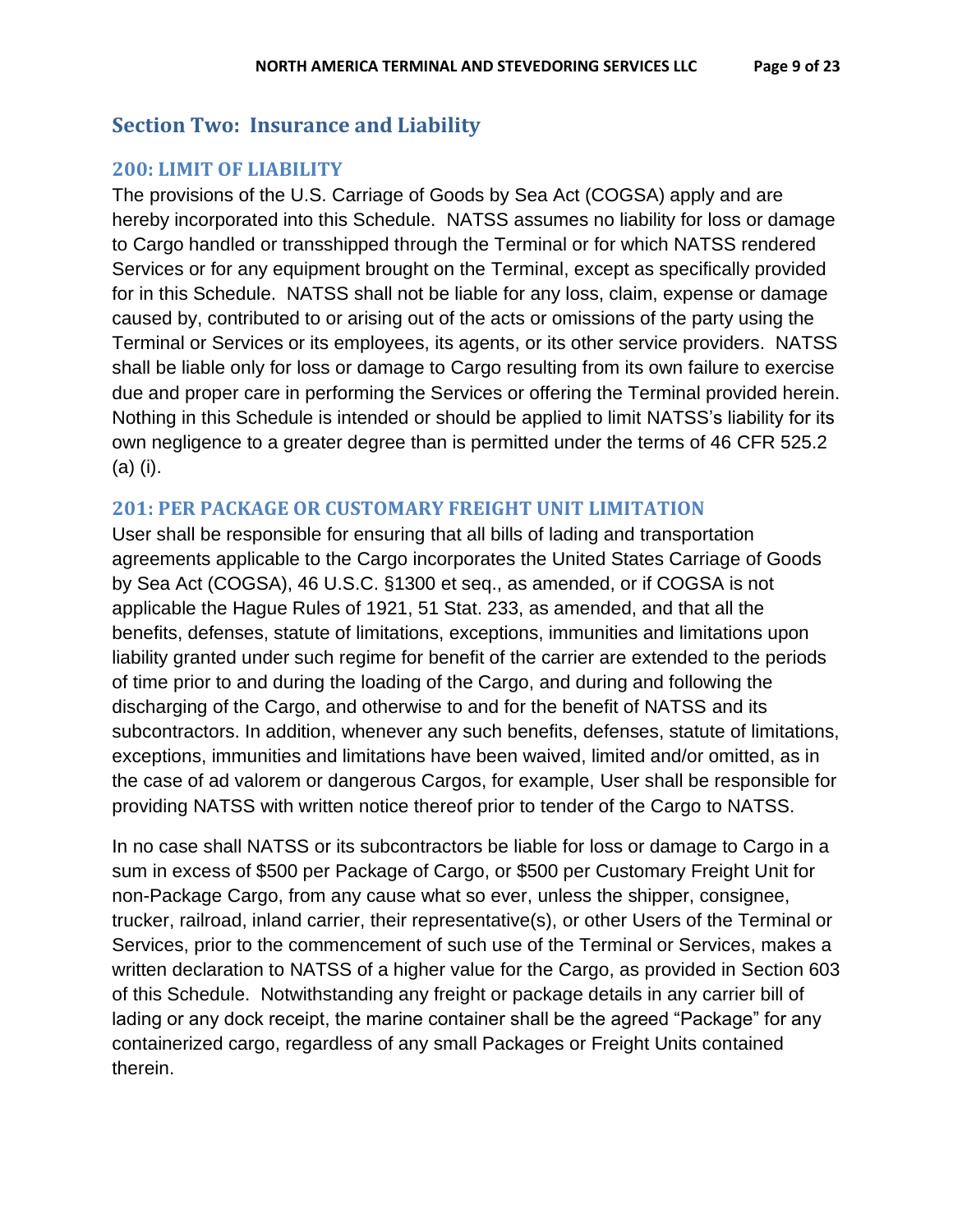#### <span id="page-9-0"></span>**202: EXCLUSIONS OF LIABILITY**

The responsibility for loss or damage to Cargo shall not include loss caused by a Force Majeure event as provided at Section 205 or a loss generally covered by insurance such as fire, heating, ice, frost, freezing, leakage, evaporation, natural shrinkage, wasting or decay, animals, insects, leakage or discharge from fire protection or the elements. NATSS shall have no liability for loss or damage to Cargo to the extent that the same is caused by the inherent vice of the Cargo or the insufficiency of containers, stowage, packaging, placarding, classification, identification, declaration, compliance of or marks on the Cargo, for purposes of the foregoing, specifically: pleasure boat Cargo taken out of the water by NATSS at the request of the Cargo interests and nonoperating Ro-Ro Cargo, as provided below, shall be deemed to be included in these exclusions.

Unless prior to arrival at the Terminal NATSS is told that a piece of Ro-Ro Cargo is nondrivable or not operating and arrangements for towing or other means of handling the Ro-Ro Cargo are made, any Party tendering Ro-Ro Cargo to NATSS warrants that the Ro-Ro Cargo is drivable and safe to operate, and such parties shall be responsible and liable to NATSS and shall indemnify and hold harmless NATSS for any and all losses, costs or damages (including personal injuries or deaths) incurred as a result of the tender of an undrivable or unsafe piece of Ro-Ro Cargo to NATSS, except to the extent such loss, cost or damage is caused by negligence of NATSS. The Party tendering the non-operable or unsafe Ro-Ro Cargo shall be liable for all extra costs and charges incurred.

Each User shall promptly notify NATSS and its contractors of any Customs "hold" and will comply with such "holds" as applicable, and will indemnify and defend NATSS for any fine or penalty imposed upon NATSS as a result of such party's delay or failure in notification of NATSS of any "hold".

NATSS is not responsible for security and safety of Users or their property.

Any utilities, telecommunications services, interconnections, WiFi service or similar services or features made available by NATSS or its contractor or concessionaire to Users are incidental and for the convenience of Users. NATSS does not guarantee or warrant the availability, reliability or privacy thereof for any purpose.

#### <span id="page-9-1"></span>**203: NO CONSEQUENTIAL OR INDIRECT DAMAGES**

NATSS SHALL NOT BE LIABLE FOR ANY CONSEQUENTIAL DAMAGES, INCIDENTAL DAMAGES OR SPECIAL DAMAGES OR OTHER SIMILAR INDIRECT DAMAGES, INCLUDING WITHOUT LIMITATION LOSS OF REVENUE, PROFITS OR OPPORTUNITIES WHETHER ARISING OUT OF OR AS A RESULT OF BREACH OF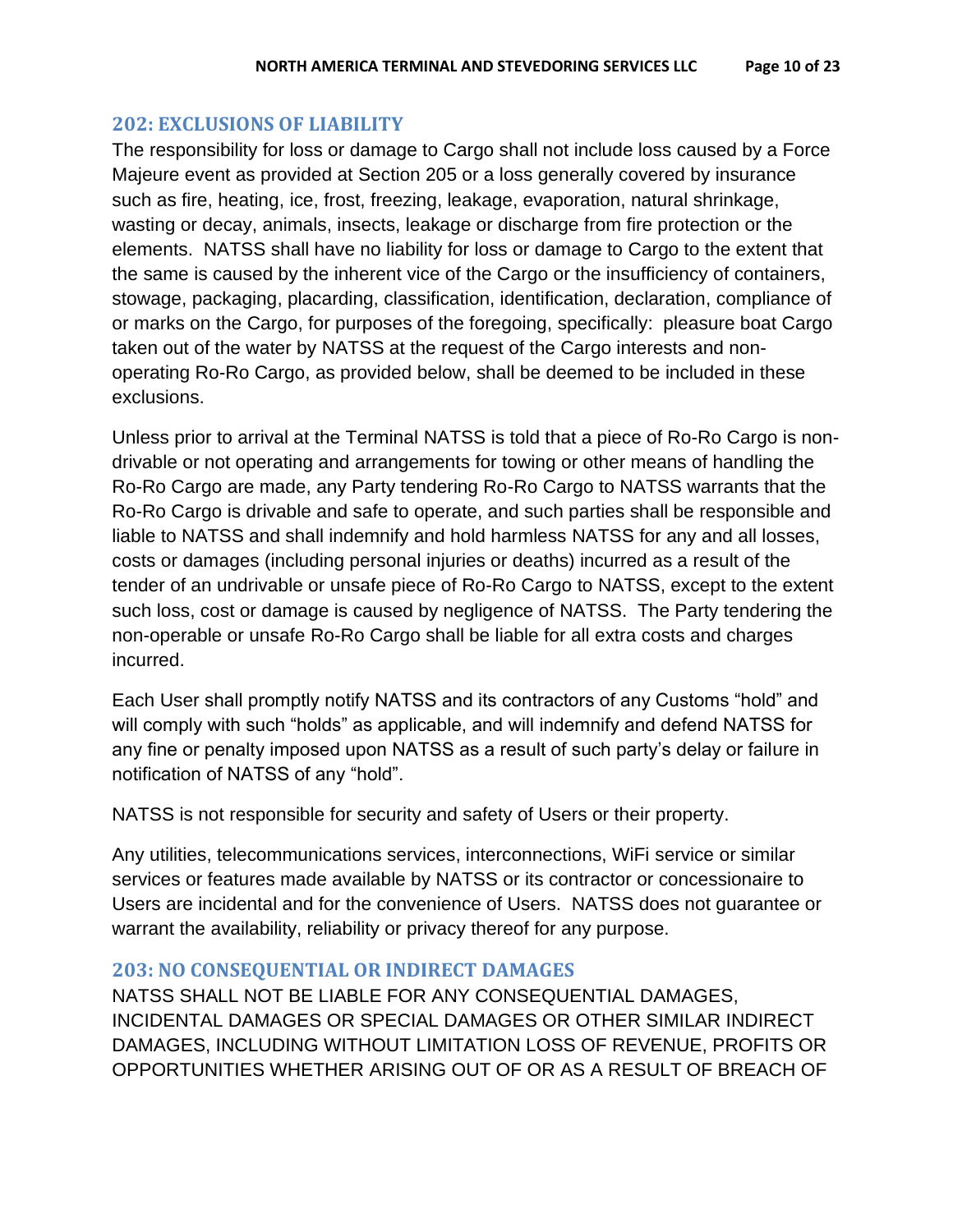## CONTRACT, WARRANTY LOST (INCLUDING NEGLIGENCE), STRICT LIABILITY OR OTHERWISE.

## <span id="page-10-0"></span>**204: OPTION TO REPLACE CARGO**

NATSS shall have the option, at its sole discretion, of replacing any lost Cargo or other property and/or replacing or repairing any damaged Cargo or other property.

## <span id="page-10-1"></span>**205: FORCE MAJEURE**

NATSS will not be deemed responsible for its failure or delay in performance of any of its obligations under this Schedule or be liable for any delay, loss or damage of any kind, including but not limited to, delay, loss or damage to Cargo, arising from any one or a combination of the following events (collectively "Force Majeure"): strikes, boycotts, picketing, work stoppages, concerted work slowdowns, lockouts or similar labor difficulties or disruptions of any persons in its employ or in the service of others (including but not limited to, the Harbor District, other Users of the port, ocean carriers calling at the Port) nor for any causes arising therefrom; nor any causes unavoidable or beyond its control, including but not limited to Acts of God (including but not limited to, earthquakes, tsunamis, floods, rains, hail, ice or other weather created conditions) acts or threatened acts or states of war, riot, civil unrest or terrorism, or regulations, orders or enforcement by any court or governmental authority (federal, state, county or local, including but not limited to the Harbor District) or compliance therewith; fire, explosion, local or national disruptions to transportation networks, supply chains, telecommunications, data exchange or processing systems or operations, airborne contamination, fallout or pollution of any kind or any other similar cause, which is beyond the control of NATSS.

## <span id="page-10-2"></span>**206: DAMAGE CAUSED BY USER**

NATSS accepts no responsibility for damages to the Terminal, Cargo, or other property or accidents occurring when its equipment and/or its operators or employees are furnished to perform work for others, except if caused by NATSS's own negligence. All parties to whom transit sheds, mechanical equipment or other Terminal areas have been assigned by NATSS shall be responsible and liable to NATSS for any damage occurring to such property or to Cargo during their assignment, occupation and/or use without regard to whom shall cause the damage, except for that damage caused by NATSS's own negligence. All such Users or parties referred to above further agree to indemnify and hold harmless NATSS for any and all personal injuries and/or property damage (including Cargo) caused by the negligence of the User or party or their agents, employees, invitees and/or servants. User shall indemnify, defend and hold harmless NATSS with respect to any inaccurate or incomplete information provided to NATSS by User or its contractors or agents.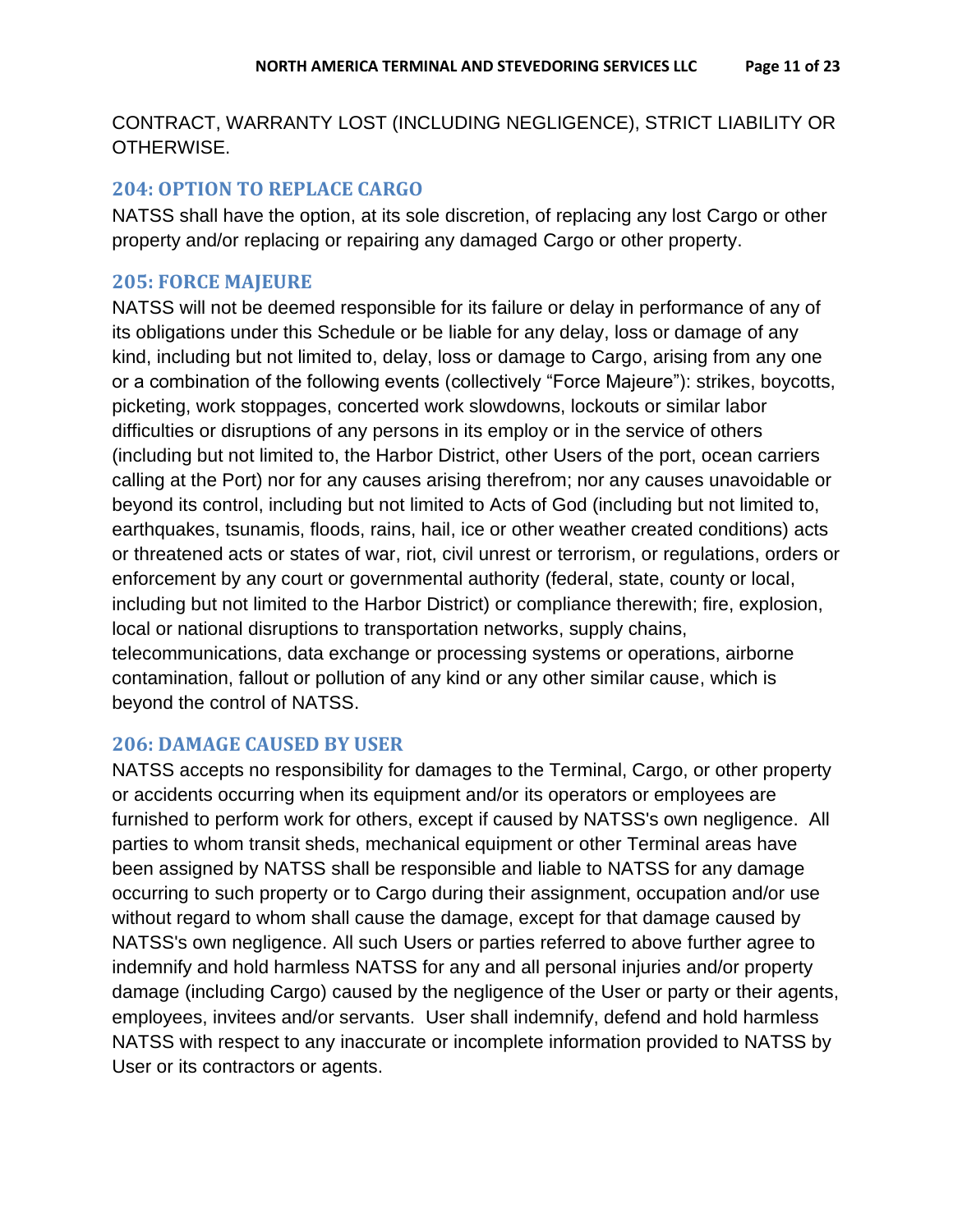#### <span id="page-11-0"></span>**207: OIL SPILLS AND OTHER POLLUTION INCIDENTS**

All Users of the Terminal and/or Services shall be responsible and liable to NATSS and shall indemnify and hold harmless NATSS for any and all losses, costs or damages incurred as a result of oil spills, including, without limitation, any spill regulated by the Oil Pollution Act of 1990, from Cargo, vehicles or equipment brought or used on the Terminal by that User of the Terminal or Service or other pollution incidents caused by the User or their Cargo, including but not limited to clean up costs, costs of preventing subsequent discharges, and government imposed or Harbor District imposed charges, fees, fines and penalties, except to the extent that such losses, costs or damages are caused by the negligence of NATSS. In the event of a pollution incident described hereunder, NATSS, in its sole discretion or as required by the Harbor District, may either permit the User responsible to undertake clean-up efforts, or NATSS may undertake such clean-up efforts itself or NATSS may engage the services of a third party vendor to perform such clean-up. In the event that NATSS chooses to perform pollution clean-up services itself, charges for such clean-up costs will be imposed upon the responsible User(s) at the current labor and drayage rates in this Schedule, and clean-up materials will be charged at cost plus a 15% administrative fee. In the event that NATSS engages the services of a third party vendor to perform pollution clean-up services, charges for such clean-up costs will be imposed upon the responsible User(s) at the cost of the third party vendor plus a 15% administrative fee.

## <span id="page-11-1"></span>**208: NO INSURANCE PROVIDED**

The charges provided under this Schedule do not include insurance of any character. All parties using the Terminal or Services, by such use, warrant to NATSS that said parties carry sufficient amounts of general liability, public liability, vehicle liability and worker's compensation insurance with duly licensed good quality underwriters to cover their activities at the Terminal, including their employees, third party vendors, and transportation providers in accordance with good industry practice. Upon request all parties entering or using the Terminal or Services shall furnish NATSS with proof of such insurance, and when required by NATSS will arrange for NATSS to be named as additional insured, with waiver of subrogation as to NATSS.

#### <span id="page-11-2"></span>**209: RIGHT TO SUE**

NATSS shall be discharged from any and all liability for any loss or damage to the Cargo or any claim of whatsoever kind, nature, or description with respect to or in connection with the Cargo or any parties use of the Services, Terminal or equipment provided for in this Schedule unless suit is brought against NATSS within one year after delivery of the Cargo or the date when the Cargo should have been delivered. Suit shall not be considered "brought" for the purposes of this Section unless process shall have been actually served and/or jurisdiction obtained over NATSS within the specified one year period.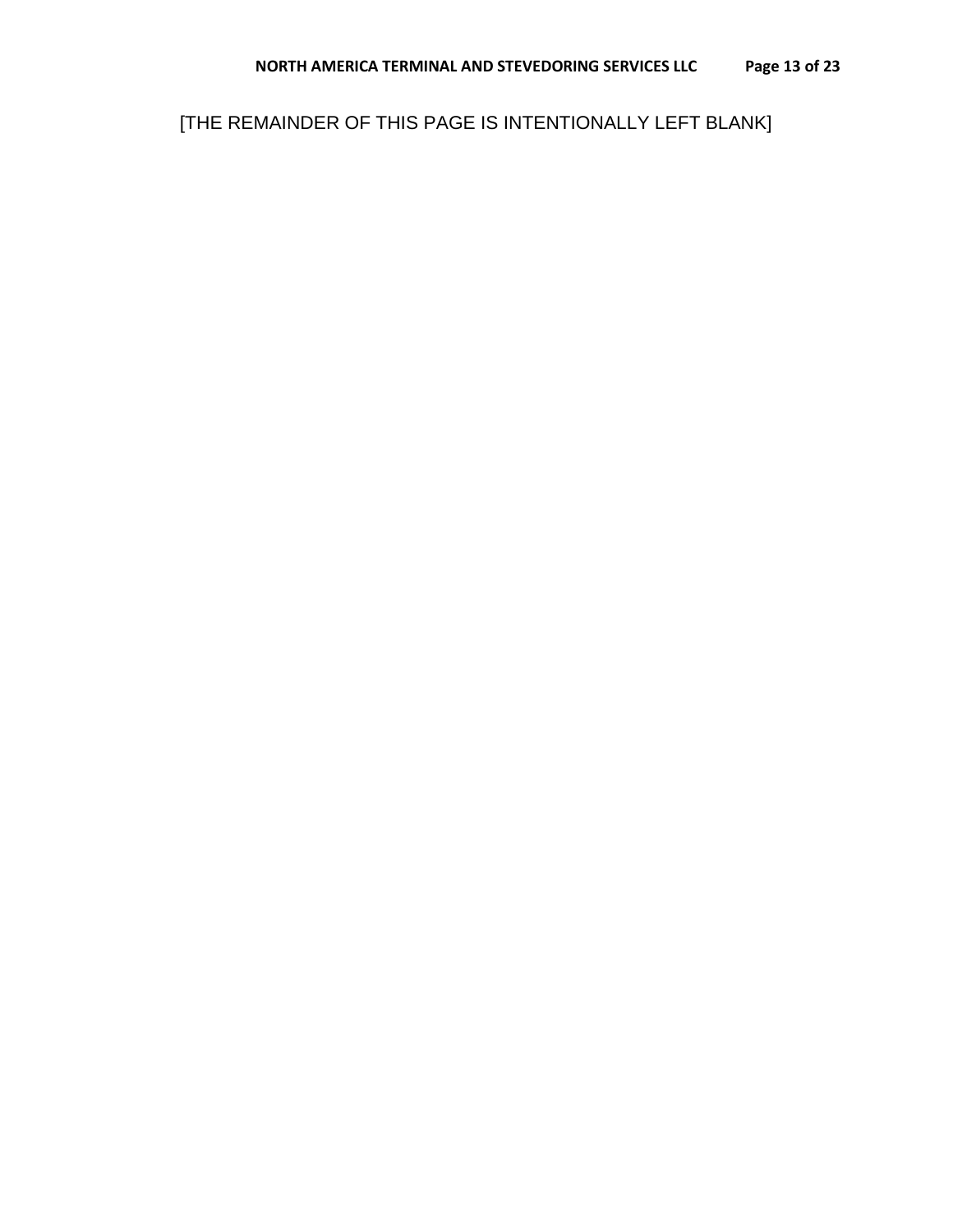## <span id="page-13-0"></span>**Section Three: Payments and Credit**

## <span id="page-13-1"></span>**300: MANIFESTS OF CARGO**

The Master of any Vessel docked at a Terminal shall, upon demand, before departure of said Vessel, exhibit the enrollment or license of such Vessel showing tonnage and furnish a copy of the manifest of Cargo discharges. Manifests or summaries of all outbound cargo received at a Terminal for loading shall be furnished to NATSS by the Vessel's owners or agents prior to sailing. The right is reserved to audit all manifests and use such audits as a basis for charges.

#### <span id="page-13-2"></span>**301: PAYMENT OF CHARGES:**

301.1: Charges of NATSS shall become due and payable upon presentation of invoice, except as hereinafter specified.

301.2 High volume (greater than 500 units per year) business entities doing business under this Schedule may apply for credit. Credit, which is extended or suspended at the sole discretion of and including any terms required by NATSS, requires payment within 30 days of the invoice date.

301.3 Failure to pay credit accounts within 30 days of the invoice date shall result in cancellation of credit privileges and the reestablishment of cash terms.

301.4 In addition to any other rights recognized by law, NATSS shall have a possessory lien and the right is reserved by NATSS to withhold delivery of any Cargo, on which charges published in this Schedule are due and payable, until such time as these charges are paid in full, and until any User claiming any interest in such Cargo has paid all other amounts due NATSS from such User.

301.5 NATSS reserves the right to require an advance deposit from any User or deny to anyone the use of the Terminal or Services under this Schedule until all past due accounts are paid.

301.6 Any invoices that are not paid within 30 days of invoice date shall accrue interest at the rate of 1% per month from the date of invoice. All returned checks shall be subject to a \$25.00 per check surcharge.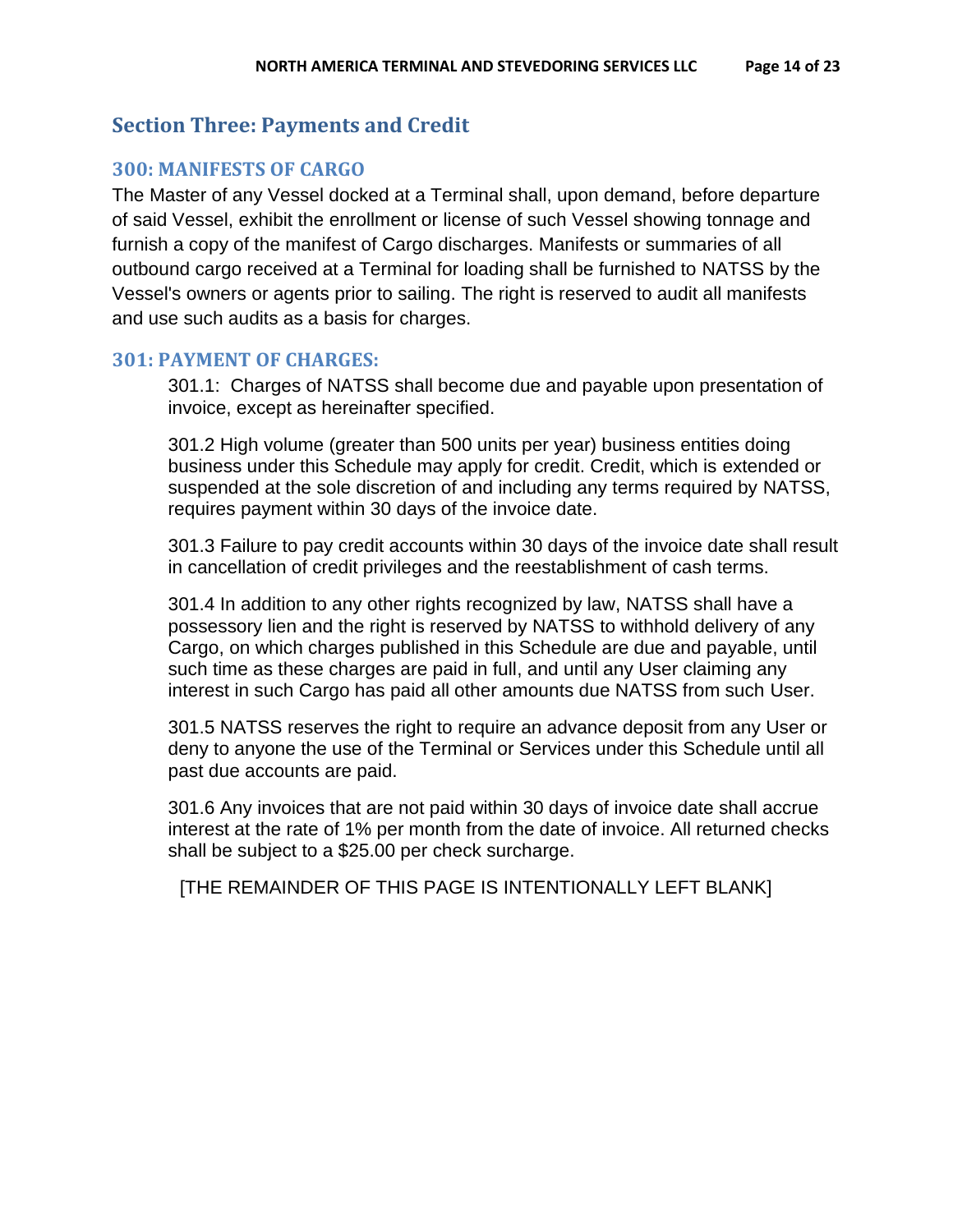## <span id="page-14-0"></span>**Section Four: Services**

## <span id="page-14-1"></span>**400: SCOPE OF SERVICES**

NATSS shall provide at the request of the Vessel operator, Cargo interest or other party requesting Services, the Services provided in this Schedule. NATSS may contract or subcontract any Services, Other Services or any portion thereof to a third-party services provider.

### <span id="page-14-2"></span>**401: DELIVERY INSTRUCTIONS**

In the absence of any delivery instructions before discharge of a Vessel is started, the Cargo will be handled to open area storage at the discretion of NATSS and any expenses incidental to Handling the Cargo from that Point of Rest to another Point of Rest will be for the account of the receiver.

#### <span id="page-14-3"></span>**402: INSPECTION OF CARGO**

NATSS may enter upon and inspect any Vessel in berth at its Terminal to ascertain the kind and quantity of Cargo thereon and no person or persons shall hinder, molest or refuse entrance upon such Vessel for the purpose specified.

### <span id="page-14-4"></span>**403: DANGEROUS AND HAZARDOUS CARGO**

Parties, anticipating to use the Terminals or Services under this Schedule for dangerous Cargo must present permits from proper authorities, comply with the provisions of the Harbor Tariff and receive permission from NATSS, and/or the Harbor District and related government authority (if any), before such Cargo shall be received on or transferred at the Terminal.

NATSS may refuse to handle (i) any Cargo which it believes, in its sole discretion, is improperly packaged, labeled, or placarded and (ii) any dangerous or hazardous goods which it believes, in its sole discretion, may present an unreasonable risk of damage to any vessel, vehicle, equipment or property, and/or unreasonable risk of injury or illness to any person.

The following data is required for the delivering of hazardous cargoes to the Terminal. All of the following must be complied with or the Cargo will not be received by NATSS:

403.1: Complete shipper's name and address and, where possible, telephone numbers for emergencies.

403.2: Carrier listed either separately or in the billing letterhead.

403.3: Complete consignee's name and address, including the overseas port of destination on exports.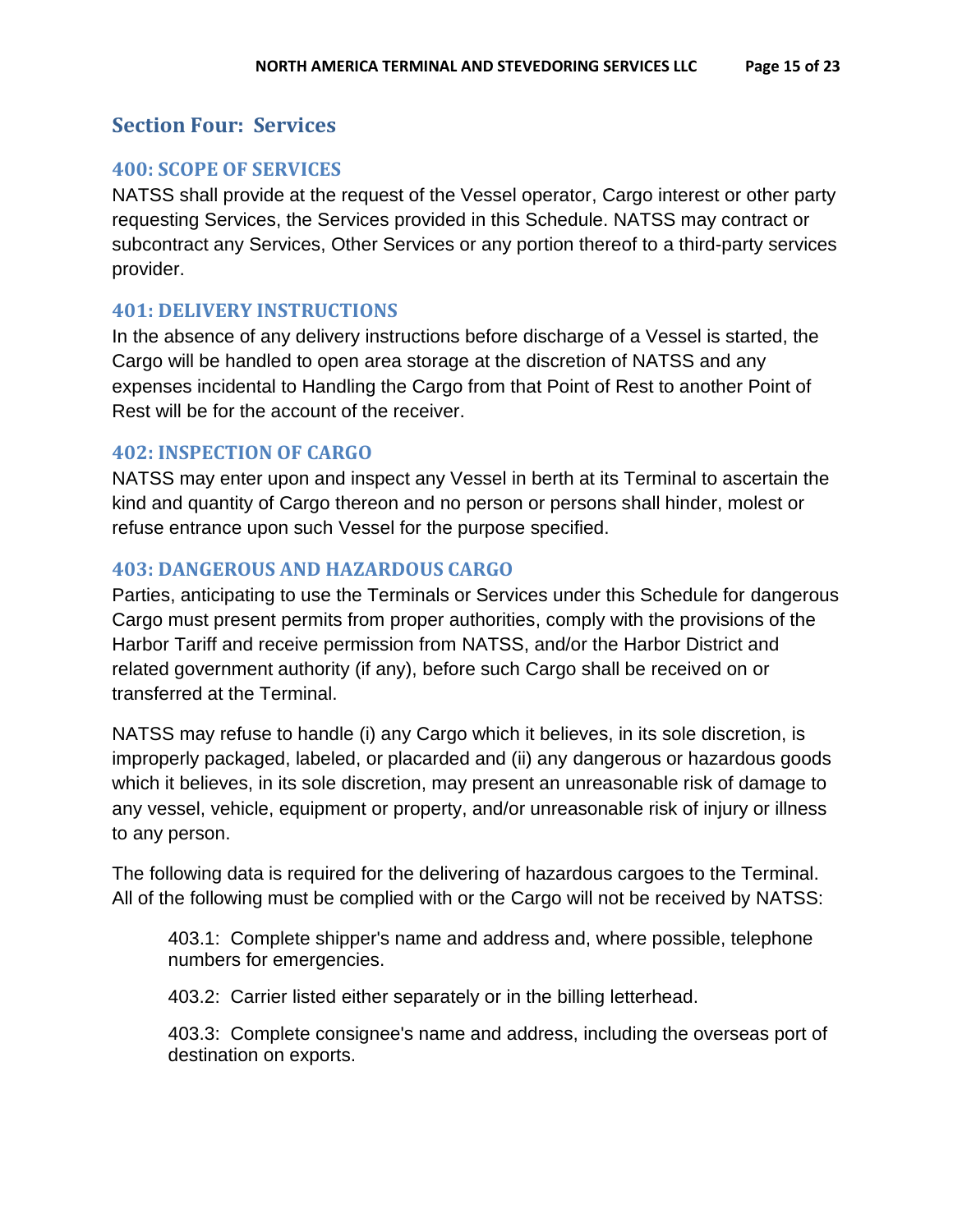403.4: Proper DOT shipping name, which is the technical name of the chemical involved. It must be as listed in the Code of Federal Regulations Title 49-Part 172.101. NOTE: Use an application as described in 172.200 through 172.203.

403.5: Hazardous class of the material being shipped.

403.6: Kind and number of containers and individual weights or total weight.

403.7: Labels and placarding required.

403.8: Shipper's certification. A shipper's certification must appear on every billof-lading or shipping document provided. The correct wording of this certification is as follows:

THIS IS TO CERTIFY THAT THE ABOVE-NAMED MATERIALS ARE PROPERLY DESCRIBED, CLASSIFIED, PACKAGED, MARKED AND LABELED, AND ARE IN PROPER CONDITION FOR TRANSPORTATION ACCORDING TO THE APPLICABLE REGULATIONS OF THE DEPARTMENT OF TRANSPORTATION.

This is to be accompanied by a legible signature of the person certifying.

403.9: Properly documented special instructions, exceptions or exemption information, if required.

403.10: Compliance with all applicable DOT PHMSA regulations and/or International Maritime Dangerous Goods (IMDG) Convention requirements

#### <span id="page-15-0"></span>**404: DOCK RECEIPTS**

No Cargo shall be received by NATSS for export unless accompanied by a fully and accurately prepared Dock Receipt, either in hard copy paper form or in an approved electronic form, containing the following information. NATSS may rely on all such information when dealing with the Cargo.

404.1: Shipper/Exporter.

- 404.2: Export references.
- 404.3: Forwarding agent-references.
- 404.4: Point and country of origin.
- 404.5: Domestic routing/export instructions.

404.6: Pier.

- 404.7: Exporting carrier (Vessel).
- 404.8 Port of discharge.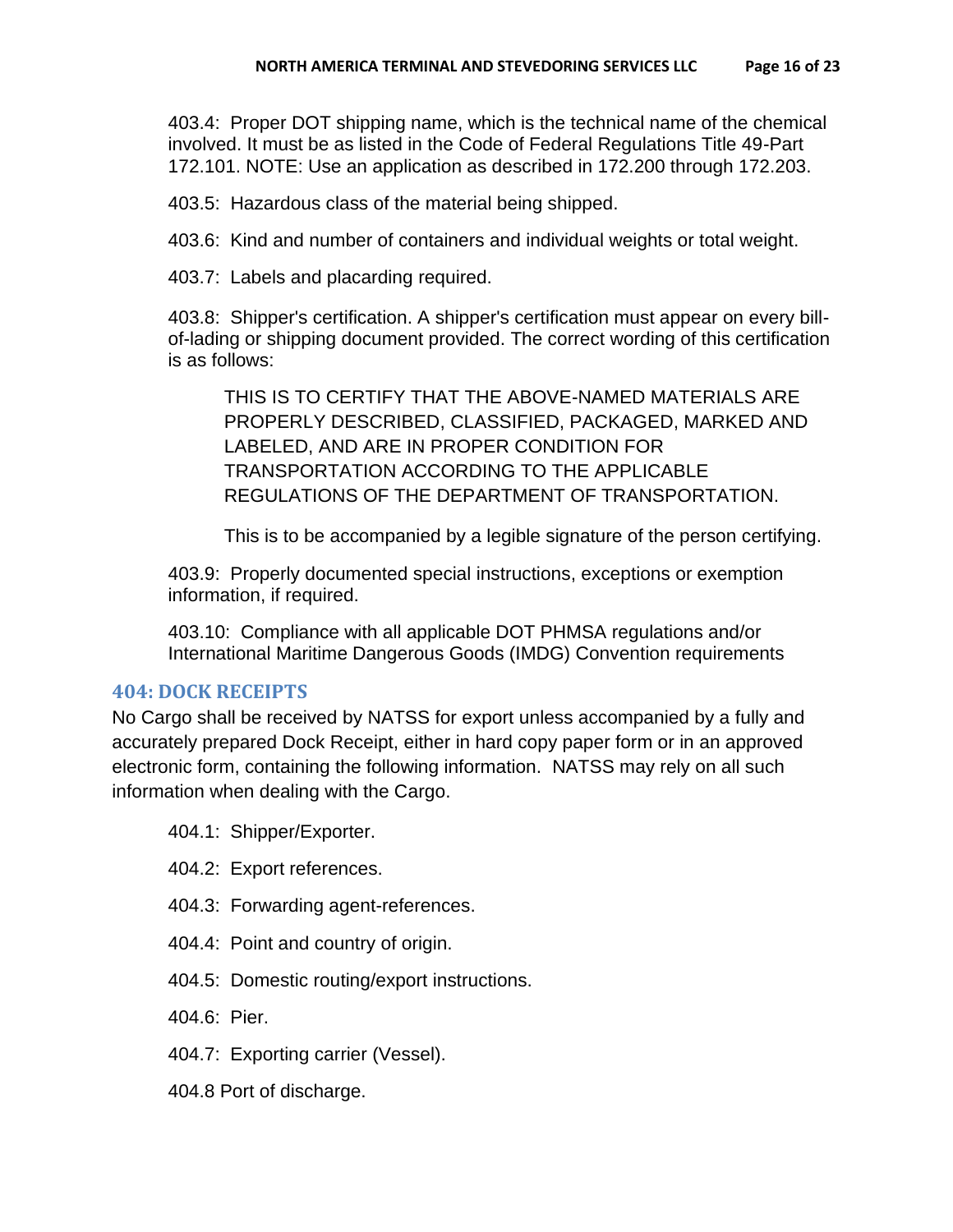404.9 For transshipment to.

404.10: All marks and numbers.

404.11: Number of packages.

404.12: All descriptions of packages and goods.

404.13: All gross weights.

404.14: All measurements.

#### <span id="page-16-0"></span>**405: DELIVERY ORDERS**

Anyone coming to the Terminal to pick-up import/inbound Cargo shall be in possession of the proper Delivery Order documents. No Cargo shall be delivered by NATSS unless pursuant to a proper Delivery Order either in hard copy paper form or in an electronic form approved by NATSS. In cases where import Cargo requires U.S. Customs or USDA inspection prior to release, Cargo release will be withheld until the Customs/USDA requirements are met. Proper Delivery Orders should contain the following information:

- 405.1: Vessel name/voyage number
- 405.2: Ocean bill of lading number
- 405.3: Port of discharge
- 405.4: Number of packages and/or container number
- 405.5: Cargo weight in compliance with SOLAS VGM requirements
- 405.6: Delivery (pick-up) carrier
- 405.7: Cargo destination (city and state)
- 405.8: Customs entry number
- 405.9: Marks and numbers (if applicable)
- 405.10: Parties responsible for any terminal service billing.

#### <span id="page-16-1"></span>**406: FREE TIME**

Cargo shall have the Free Time on the Terminal as provided for in the Harbor Tariff, unless prior to the expiration of the Free Time for such Cargo other written arrangements have been agreed to with NATSS.

#### <span id="page-16-2"></span>**407: STEVEDORING**

NATSS will arrange for the stevedoring of Cargo on and off the Vessel at the rates and charges provided under Section 605. All stevedoring performed by NATSS shall be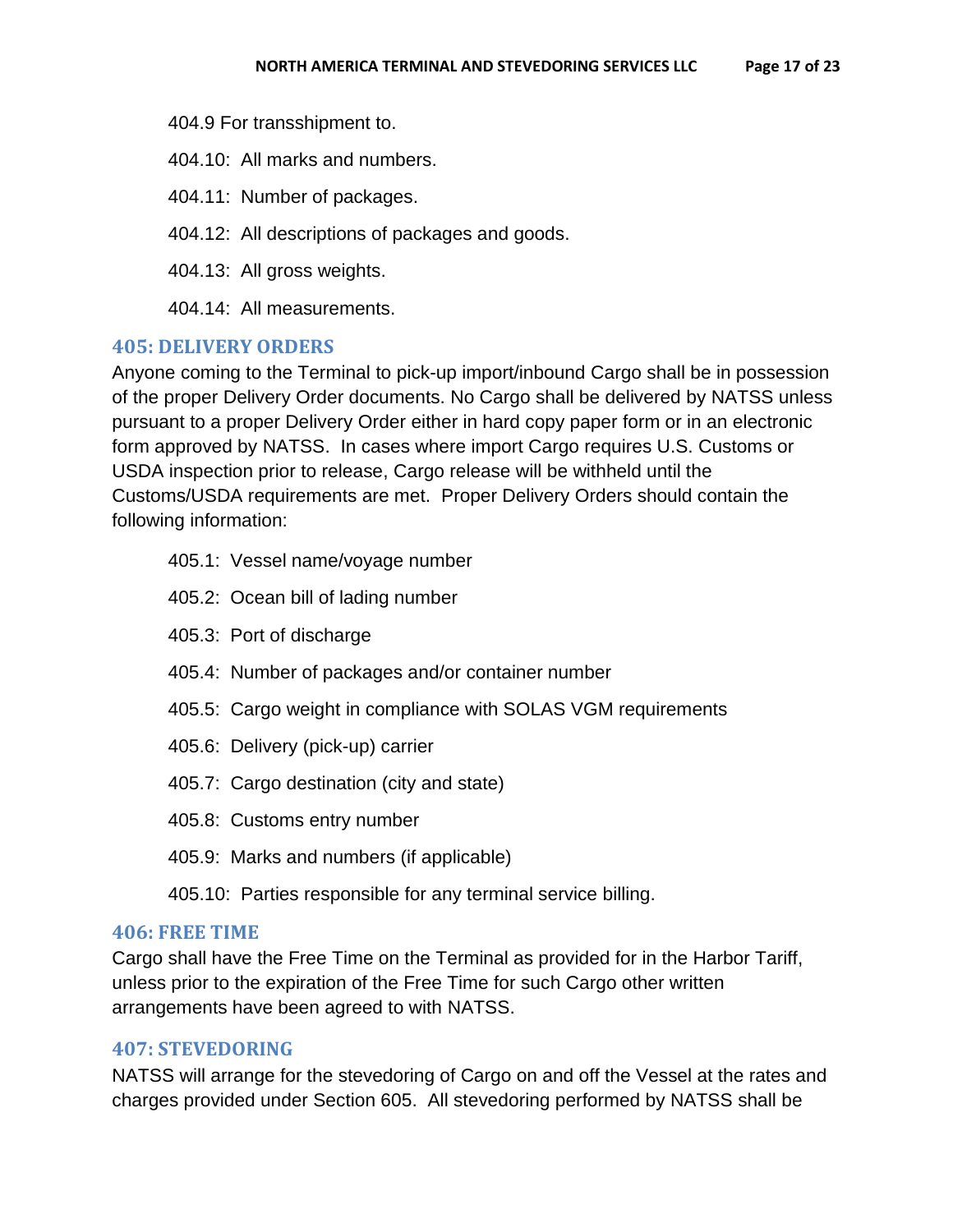performed as an agent or contractor of the Vessel operator and under the application of the terms and conditions of the bill of lading for such Cargo, as well as, the terms and conditions of this Schedule.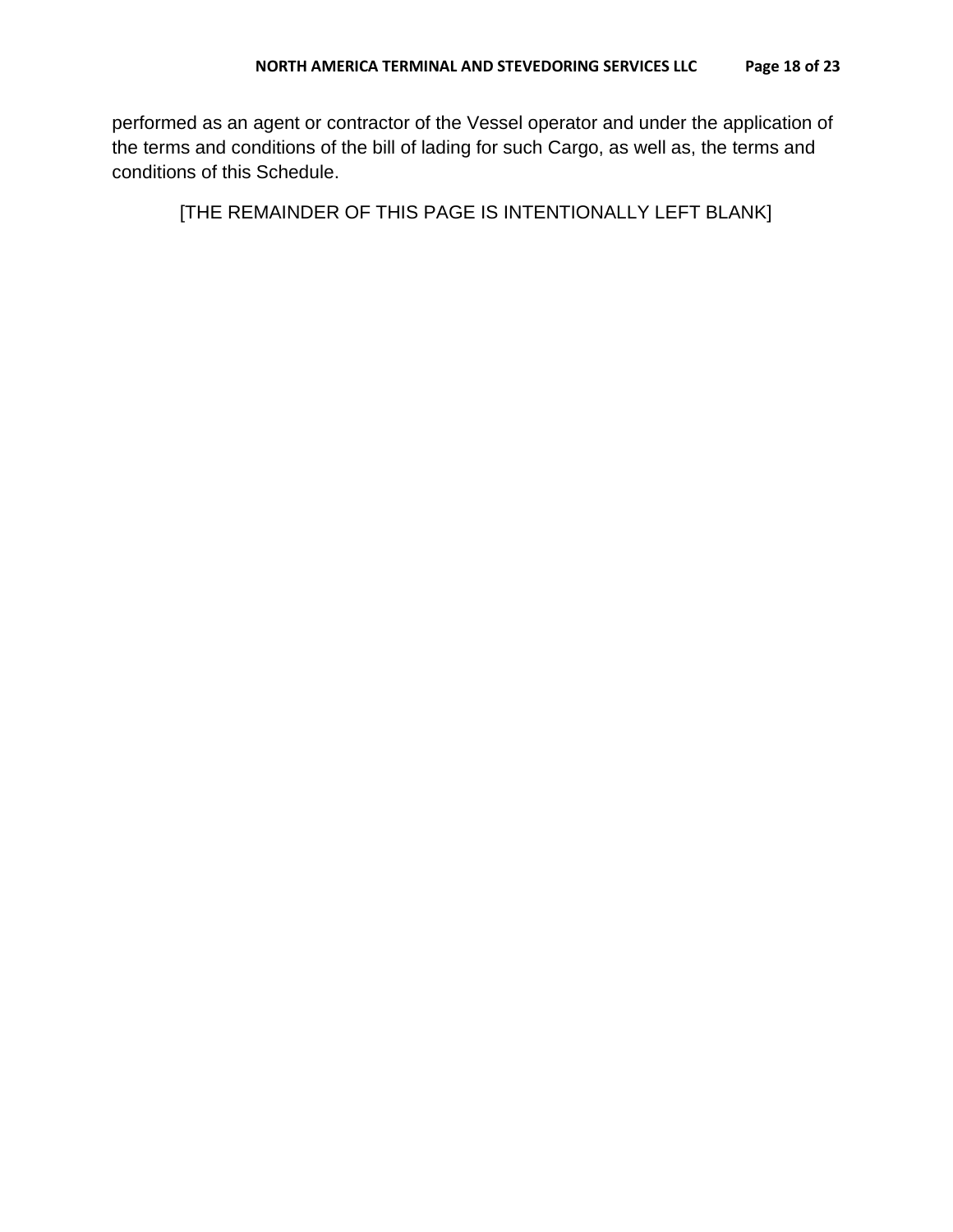## <span id="page-18-0"></span>**Section Five: Miscellaneous**

## <span id="page-18-1"></span>**500: NATSS IS NOT AN INTERMODAL EQUIPMENT PROVIDER**

Users of the Terminals and/or Services acknowledge that parties other than NATSS who own, lease, or operate chassis have the sole responsibility for the maintenance and inspection of those chassis and agree that NATSS has no duty to fulfill any obligations of an intermodal equipment provider (IEP) under the Federal Motor Carrier Safety Administration rules and regulations (including, but not limited to, 49 CFR Parts 385, 386, 390, et al.) ("FMCSA intermodal chassis regulations"). Users of Terminals and/or Services agree to indemnify and hold harmless NATSS, and their agents and employees, from and against all suits, actions, claims, demands, damages, losses, penalties, fines, assessments, expenses and costs of every kind and description to which NATSS and their agents or employees may be subjected relating to any chassis, including but not limited to any such costs or losses arising from an alleged failure to comply with the FMCSA intermodal chassis regulations

### <span id="page-18-2"></span>**501: REMOVAL OF REFUSE MATERIALS**

Rubbish, refuse or other materials must be removed from the Terminal and transit shed, apron, or other areas within the confines of a Terminal and disposed of lawfully by the person or persons placing it there, upon demand; otherwise it will be removed at the expense of the party responsible. No rubbish or materials of any kind shall be dumped overboard into the waters by the Terminal.

## <span id="page-18-3"></span>**502: REMOVAL OF OBJECTIONABLE CARGO**

NATSS reserves the right to move Cargo or other material which in its judgment is likely to damage or delay other Cargo or property to another location, at the risk and expense of the owner.

#### <span id="page-18-4"></span>**503: REMOVAL OF ABANDONED CARGO**

NATSS, in its sole discretion, shall have the option of selling or otherwise disposing of Abandoned Cargo on the Terminal as permitted by Federal or State law, provided in the absence of any other specific legal requirements NATSS may provide ten (10) business days' prior notice to User prior to sale or disposition, which shall be deemed adequate notice.

#### <span id="page-18-5"></span>**504: PARTY'S REQUESTS AND COMPLAINTS**

Party's requests and complaints shall be promptly and fairly considered by NATSS provided that they are submitted in writing to NATSS at the address listed below:

North America Terminal and Stevedoring LLC 195 McFarland Avenue, Wilmington, CA 90744 Attention: Facility Operations Manager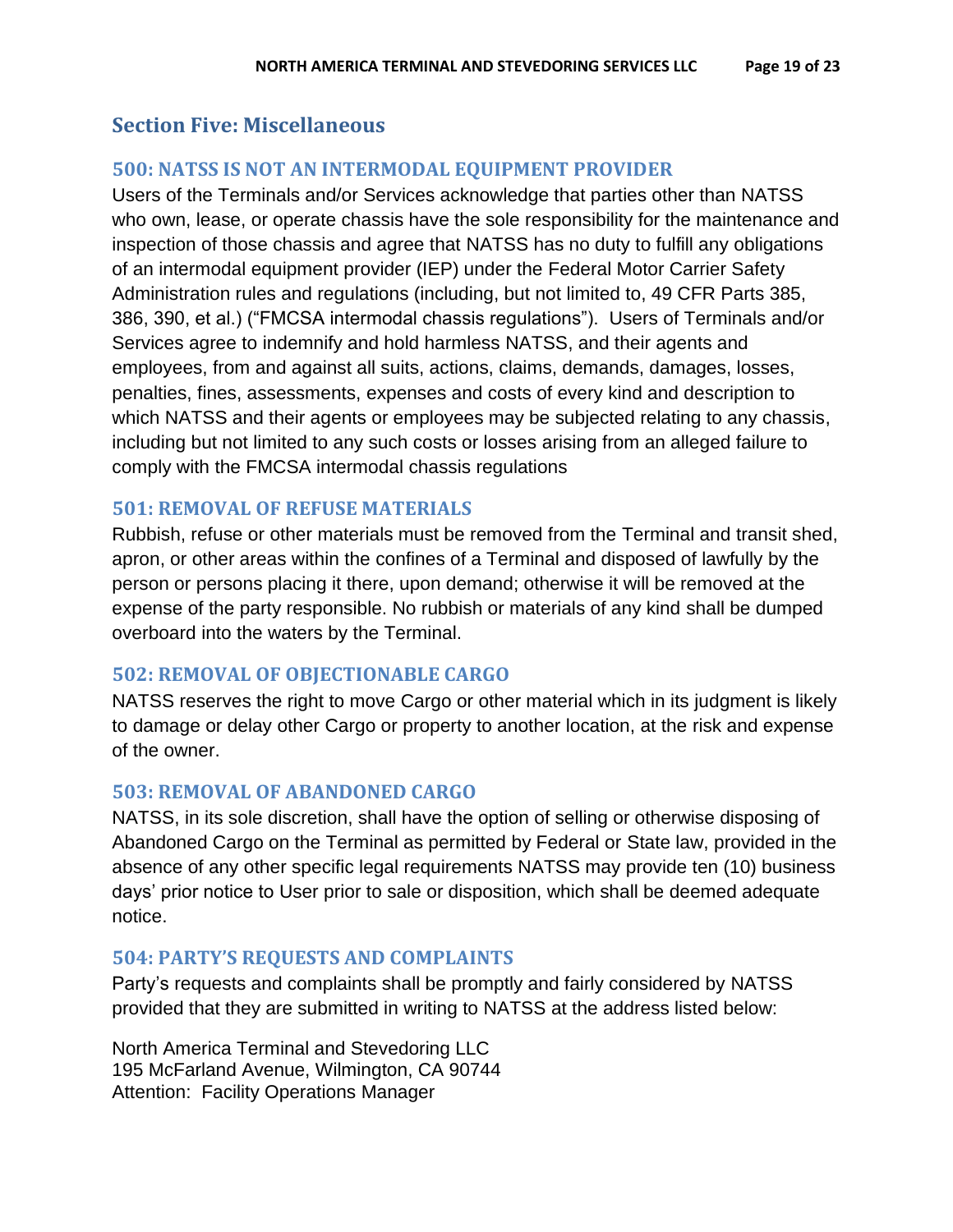#### <span id="page-19-0"></span>**505: SMOKING ON PREMISES**

No person shall smoke or light any matches or use or carry any open flame or lighted lantern in transit sheds, warehouses, or open areas adjacent thereto or in the open storage yards or roadways.

#### <span id="page-19-1"></span>**506: TERMINAL NOT A PUBLIC THOROUGHFARE**

The Terminal is not a public thoroughfare and all persons and vehicles entering thereon do so at their own risk. Such persons and vehicles by entering the Terminal agree to obey and be bound by all rules, regulations, signs, policies, and traffic control devices applicable thereto, including maximum posted speed limits within the Terminal, and to park only in designated parking locations on the property all as more specifically provided by the Harbor District. All persons or vehicles entering upon the Terminal must comply with all Harbor District regulations for access and shall carry such forms of identification as may be required by the Harbor District or other public or governmental authorities and shall display such identification upon request.

#### <span id="page-19-2"></span>**507: SCHEDULE**

<span id="page-19-3"></span>Vessel Schedules are available from your ocean carrier.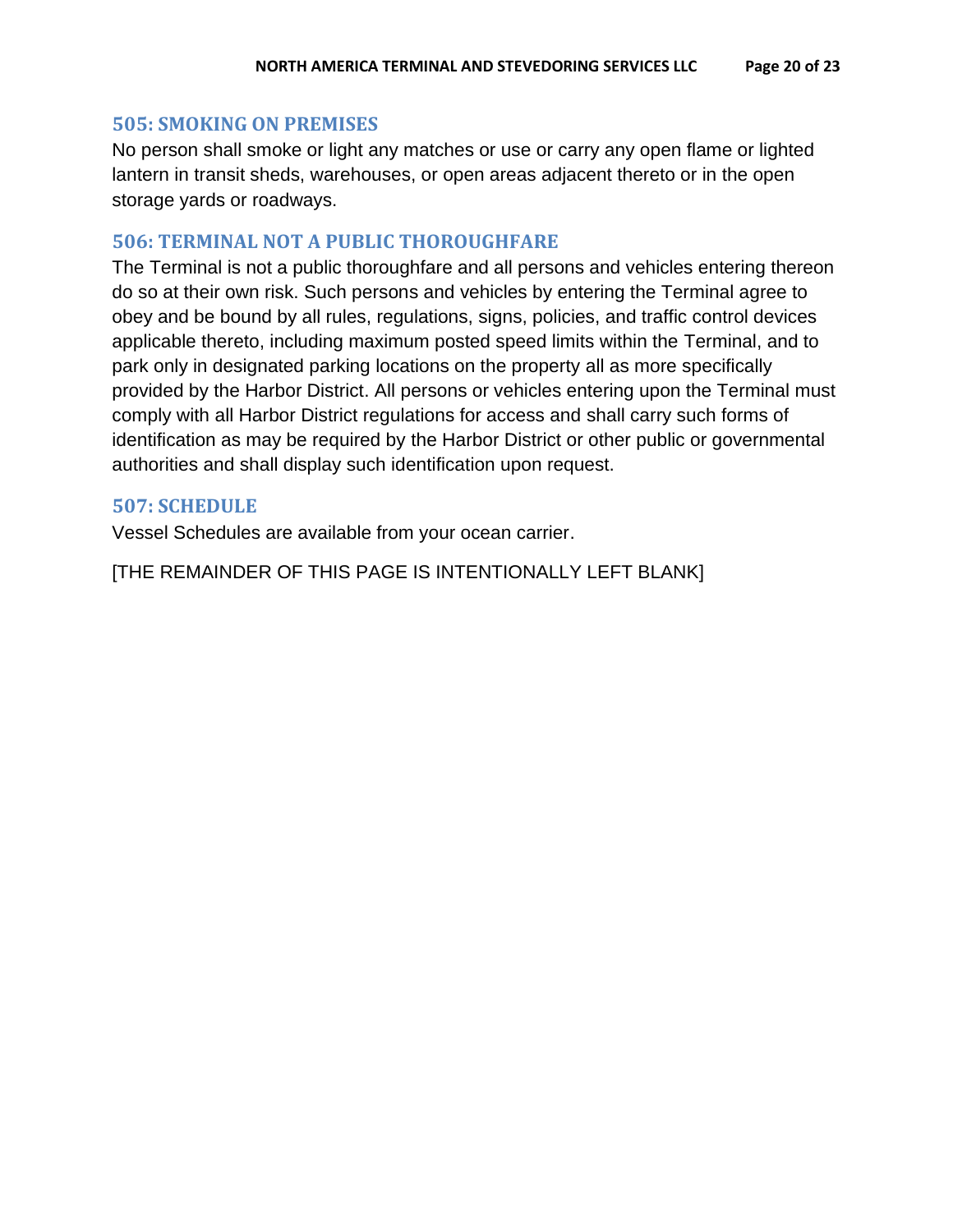## **Section Six: Rates and Charges**

### <span id="page-20-0"></span>**600: ABBREVIATIONS**

All abbreviations, not otherwise defined by this Schedule, and used in this Section Six are used as those terms are defined in the applicable collective bargaining agreements applying to the workers performing such Services or Other Services. "Ton" shall mean 1,000 kilograms ("KGS") unless otherwise specified. When the term "measurement ton" is used in this Schedule, it should be held to mean 35 cubic meters.

# <span id="page-20-1"></span>**601: SERVICE AND FACILITY CHARGE (Rate per Metric Ton unless otherwise**

**specified)**

| ID   | <b>TYPE</b>                        | <b>MEASURE</b> | <b>IMPORT/EXPORT</b> |
|------|------------------------------------|----------------|----------------------|
| 0001 | Autos - Service and Facility       | Unit           | 27.12                |
| 0002 | RoRo - Service and Facility        | Weight/Measure | 27.12                |
| 0003 | Cargo (NOS) - Service and Facility | Weight/Measure | 32.55                |
| 0004 | <b>Receiving Fee</b>               | Unit           | 32.55                |

<span id="page-20-3"></span>601.1 Any cargo received for export that is taken back out of the terminal shall be assessed an "in-out" fee of \$81.37

### <span id="page-20-2"></span>**602: LINE HANDLING CHARGE**

Quoted upon request.

## **603: DECLARATION OF CARGO VALUE (AD VALORUM)**

If the shipper, consignee, trucker, railroad, inland carrier, their representative(s), or other Users of the Terminal or Services desires NATSS to assume a higher liability value for the Cargo than provided in Section TWO of this Schedule, that party, prior to the commencement of the use of the Terminal or the Service, whichever occurs first, must declare a higher value for such Cargo in writing AND pay to NATSS, in addition to the other charges for such Services as herein set forth, a premium computed at one percent (1%) of the declared value of each Package or Customary Freight Unit. In the event of a higher value being declared in writing AND the payment of the one percent (1%) premium, the liability of NATSS, if any, for damage resulting from its own failure to exercise due and proper care in performing the Services and affording the Terminal provided shall be determined on the basis of such declared value, or a pro rata portion of such declared value in the case of partial loss or damage, provided such declared value does not exceed the actual value of the Cargo.

## <span id="page-20-4"></span>**604: NIGHT OR WEEKEND TERMINAL GATE RECEIVING AND DELIVERY CHARGE**

Billed at clerk labor cost as required by job at the rates appearing in Section 608.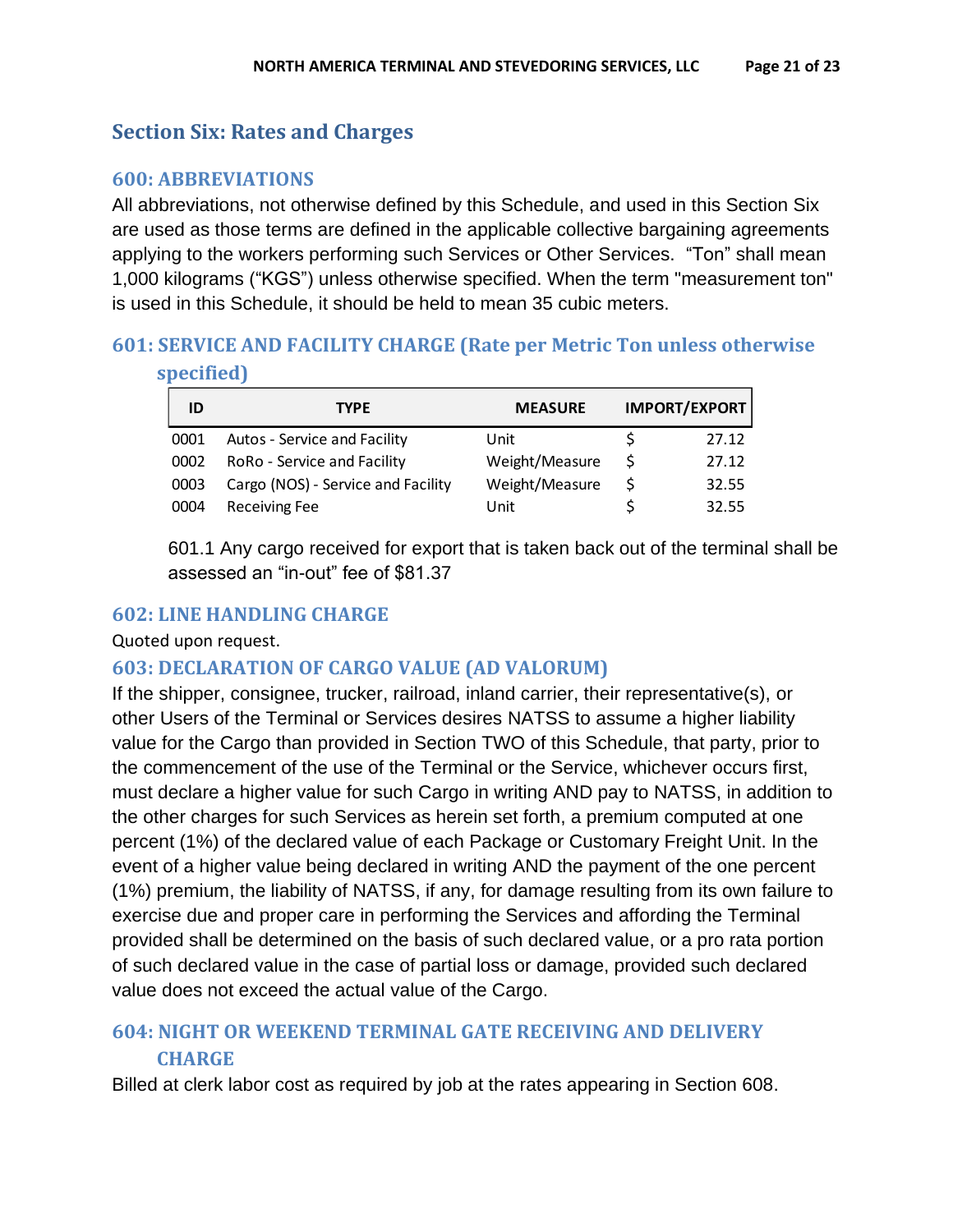#### <span id="page-21-0"></span>**605: STEVEDORING (VESSEL LOADING AND UNLOADING)**

Billed at Labor Cost as required by specific job at the rates appearing in Section 608.

#### <span id="page-21-1"></span>**606: TRUCK UNLOADING CHARGE**

Truck unloading is not offered by NATSS.

#### <span id="page-21-2"></span>**607: OTHER SERVICE**

607.1 Measurement of Cargo – Billed at clerk labor cost as required by job at the rates appearing in Section 608.

607.2 Sorting and Allocating – Billed at labor cost as required by job at the rates appearing in Section 608.

607.3 All other Services or Other Services not specifically provided for in this Schedule shall be performed and billed at the labor and equipment cost as required by the job at the rates appearing in Section 608.

## <span id="page-21-3"></span>**608: BILLABLE LABOR AND EQUIPMENT COST FOR OTHER SERVICES AND NOT OTHERWISE SPECIFIED**

| <b>SCHEDULE OF MAN HOUR RATES</b> |          |          |           |          |               |                        |     |
|-----------------------------------|----------|----------|-----------|----------|---------------|------------------------|-----|
| <b>HOURLY RATES</b>               |          |          |           |          |               | <b>GUARANTEE HOURS</b> |     |
| <b>DESCRIPTION</b>                | 1ST      | 2ND      | <b>OT</b> | 3RD      | <b>3RD OT</b> | <b>1ST/2ND</b><br>/ОТ  | 3RD |
| <b>BASIC LONGSHORE</b>            | \$141.61 | \$170.67 | \$185.21  | \$193.93 | \$211.36      | 8                      | 5   |
| <b>LONGSHORE SKILL I</b>          | \$146.14 | \$176.71 | \$192.00  | \$201.17 | \$219.50      | 8                      | 5   |
| <b>LONGSHORE SKILL II</b>         | \$150.43 | \$182.43 | \$198.41  | \$208.01 | \$227.21      | 8                      | 5   |
| <b>LONGSHORE SKILL III</b>        | \$152.56 | \$185.26 | \$201.63  | \$211.43 | \$231.04      | 10                     | 7   |
| <b>BASIC CLERK</b>                | \$141.61 | \$170.67 | \$185.21  | \$193.93 | \$211.36      | 8                      | 5   |
| <b>CLERK SKILL I</b>              | \$146.14 | \$176.71 | \$192.00  | \$201.17 | \$219.50      | 10                     | 7   |
| <b>CLERK SKILL II</b>             | \$150.43 | \$182.43 | \$198.41  | \$208.01 | \$227.21      | 10                     | 7   |
| <b>CLERK SKILL III</b>            | \$152.56 | \$185.26 | \$201.63  | \$211.43 | \$231.04      |                        |     |
| <b>FOREMAN</b>                    | \$189.79 | \$230.74 | \$251.23  | \$263.51 | \$288.09      | 10                     | 7   |
| <b>MECHANIC</b>                   | \$168.34 | \$206.11 | \$225.01  | \$236.34 | \$259.01      | 10                     | 7   |
| <b>GEARMAN</b>                    | \$154.69 | \$188.10 | \$204.81  | \$214.84 | \$234.89      | 10                     | 7   |
| <b>OPERATIONS MANAGER</b>         | \$175.00 | \$175.00 | \$175.00  | \$175.00 | \$175.00      | 8                      | 5   |